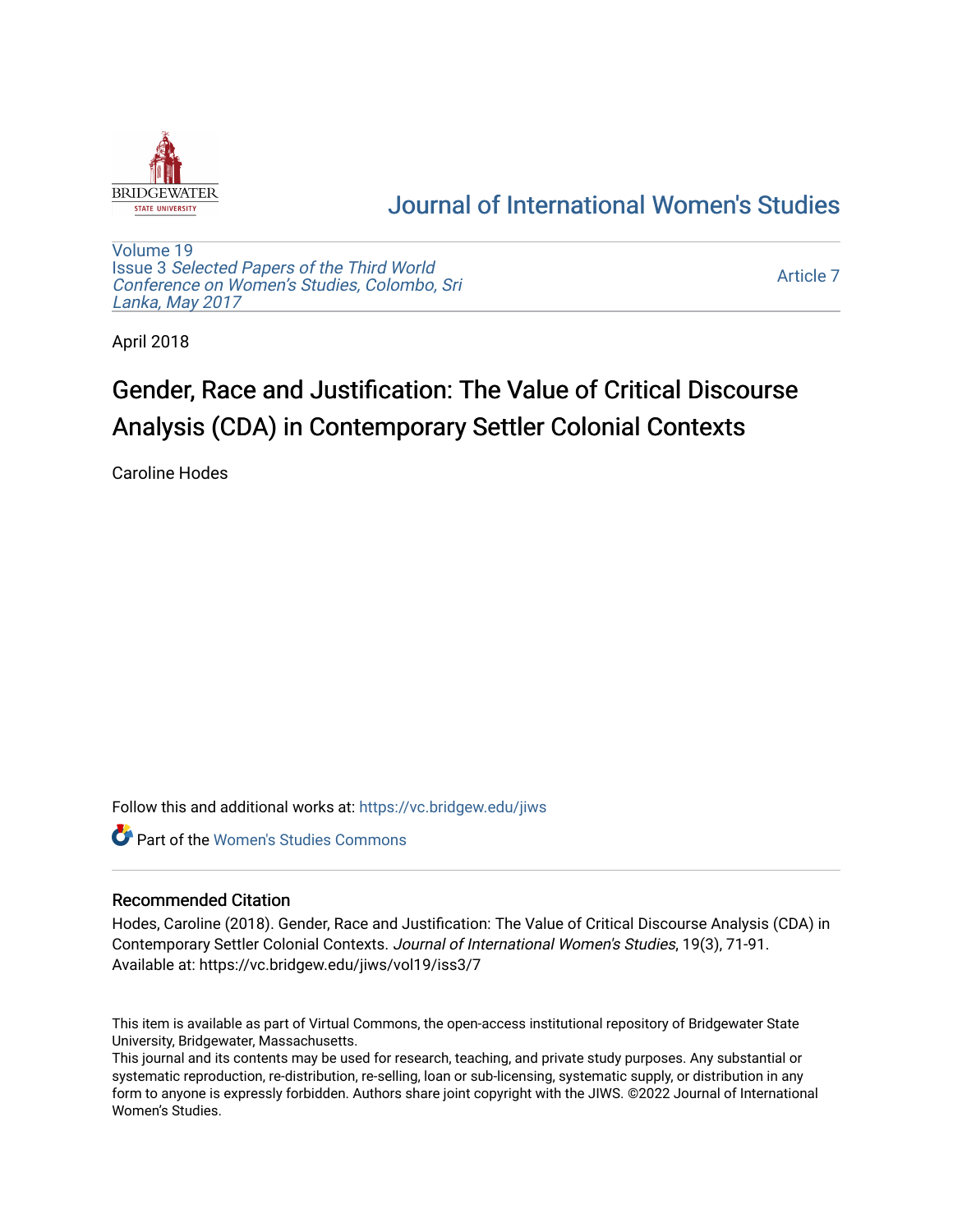#### Hodes: Critical Discourse Analysis

This journal and its contents may be used for research, teaching and private study purposes. Any substantial or systematic reproduction, re-distribution, re-selling, loan or sub-licensing, systematic supply or distribution in any form to anyone is expressly forbidden. ©2018 Journal of International Women's Studies.

## **Gender, Race and Justification: The Value of Critical Discourse Analysis (CDA) in Contemporary Settler Colonial Contexts**

By Caroline  $Hodes<sup>1</sup>$  $Hodes<sup>1</sup>$  $Hodes<sup>1</sup>$ 

#### **Abstract**

 $\overline{a}$ 

This paper outlines an approach to critical discourse analysis (CDA) that can be used to examine multiple forms of textual data as part of decolonial practice in any national context that is struggling to acknowledge both its colonial past and its ongoing colonial present. The author provides an explanation of what CDA is followed by a discussion of the methods used in a larger multi-level analysis focused on the impact of the defense witness testimony in a Canadian Pacific salmon fisheries case. The larger project has recently been published in the *Windsor Yearbook of Access to Justice.* This paper will show how elements of this approach have been used to identify and analyze the strategies of argumentation and justification that are foundational to gendered colonial discourses on race discrimination and property in *R. v. Kapp*. Contrary to the artificial dichotomy between theory and practice, CDA is not distinct from social and political action. It can instead play a role in identifying the obstacles to, and creating the conditions for, meaningful dialogue and sustainable collaboration.

*Keywords:* Critical Discourse Analysis (CDA), settler colonialism, Canadian colonial discourse

#### **Introduction: the sociopolitical context**

In 2015, the Truth and Reconciliation Commission of Canada (TRC) released ninety-four calls to action outlining concrete ways that Canadian individuals, governments and institutions can work to redress the legacies of residential schools. The history of residential schools in Canada is long, complex and takes place over more than a century (Regan, 2010). As described in the Truth and Reconciliation Commission's final report, these schools were created as part of larger processes of colonization, assimilation and dispossession where the Canadian government sought control over Indigenous lands, Peoples and systems of governance (Sinclair, Littlechild & Wilson, 2015). The policies, paternalism and racism that made these schools possible, what took place inside them, and the legacies that remain after the last of them was closed in 1996 have been named acts of genocide by many commentators and the Commission itself (Fontaine and Farber, 2013; Fraser and Mosby 2015; McLachlin, 2015; Palmater, 2016; Saganesh 2017; Staniforth, 2015; Stote, 2015; Sinclair, Littlechild & Wilson, 2015). Many of the recommendations contained in the TRC's ninety-four calls to action look to redress some of this complexity through transformations

<span id="page-1-0"></span><sup>&</sup>lt;sup>1</sup> Since joining the University of Lethbridge in 2015, Caroline has published work on intersectionality and colonial discourse in the Canadian courts and presented papers at a number of national and international conferences. Her work can be read in the Windsor Yearbook of Access to Justice, the Canadian Journal of Women and the Law, Canadian Women Studies, Atlantis: Critical Studies in Gender, Culture & Social Justice and in Feminist (Im)Mobilities in Fortressing North America: Rights Citizenships and Identities in Transnational Perspective. Her current projects are entitled "Rights, Bodies, Locke and the Law: Challenges to Reconciliation in Canada", funded through the University of Lethbridge Research Fund (ULRF) and "Gender, Race and Reconciliation in the Canadian Courts," funded by the Social Science and Humanities Research Council of Canada (SSHRC) Explore program. Caroline can be contacted at [caroline.hodes@uleth.ca](mailto:caroline.hodes@uleth.ca) or caroline.hodes@gmail.com.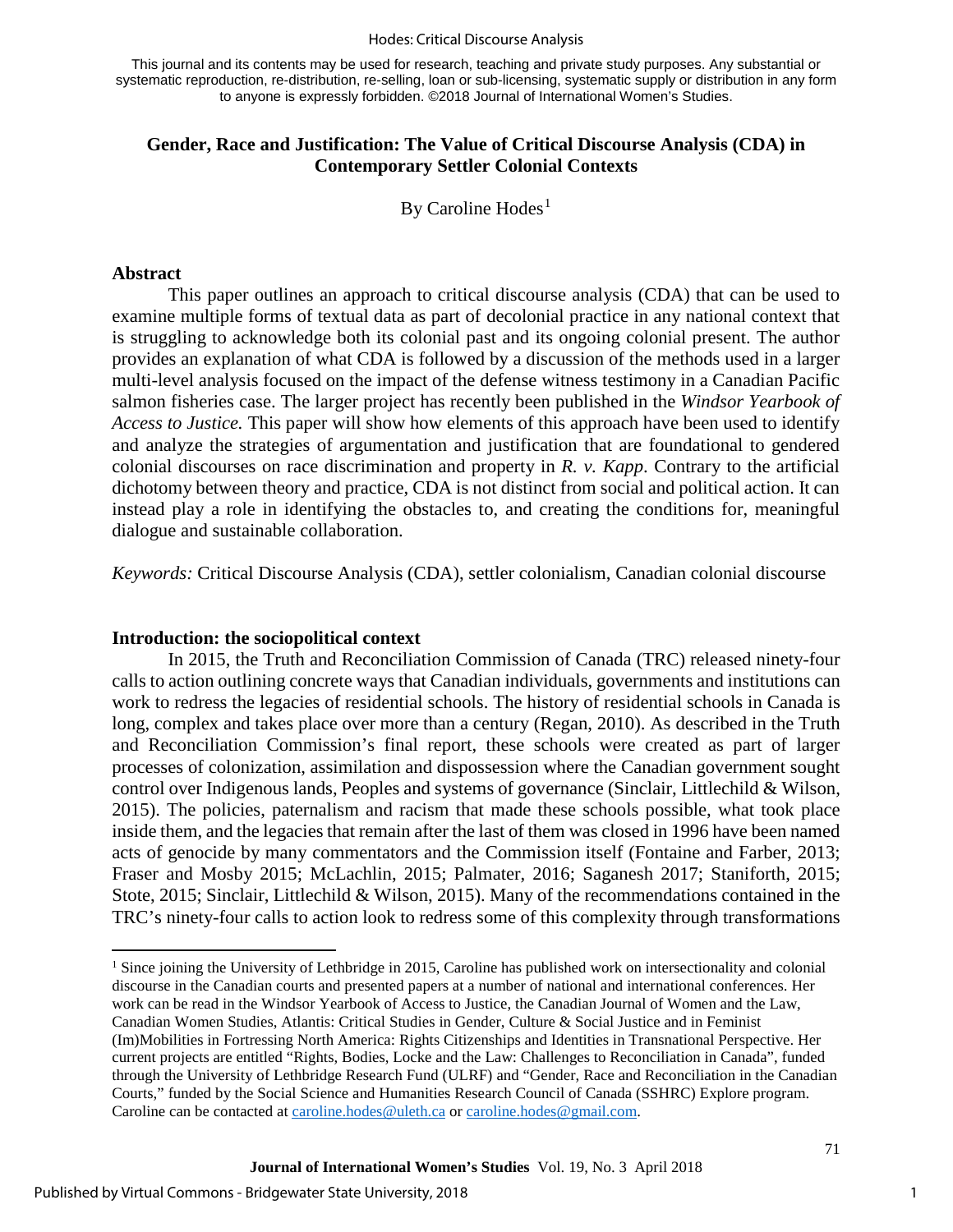to primary, secondary and university curricula and pedagogical practice. The other recommendations look to the transformation of a wide range of public policy, law and litigation strategies.

Of the ninety-four calls to action, two of them specifically call for "the repudiation of concepts used to justify European sovereignty over Indigenous lands and Peoples such as the Doctrine of Discovery and *terra nullius*" and to "reform those laws, government policies, and litigation strategies that rely on such concepts" (Sinclair, Littlechild and Wilson, 2015). These two calls to action are rooted in the historical nation-to-nation treaty relationships between Indigenous peoples and the Crown. Number forty-five specifically asks for the development of a Royal Proclamation of Reconciliation built on the Royal Proclamation of 1763 and the Treaty of Niagara of 1764. This Proclamation would work in conjunction with the *United Nations Declaration on the Rights of Indigenous Peoples* to reinvigorate the core values of these two historic agreements.

In this framework, Indigenous Peoples would be recognized as self-governing nations that inhabited the land prior to European settlement and for their role in confederation. In addition, Indigenous law, including methods of negotiation, would play a significant role in resolving claims to land and resources. Although these two calls to action are directed specifically at the Government of Canada on behalf of all Canadians, the Principles of Reconciliation upon which each of them is founded, also recognize that all Canadians are treaty people, and as such, they share an individual as well as a collective responsibility in establishing and maintaining mutually respectful relationships in all areas of life (Sinclair, Littlechild and Wilson, 2015).

While these are laudable goals, there exist considerable social and structural impediments to their realization. Nation building in settler colonial contexts is dependent on "categorical forms of recognition and misrecognition [that] are indebted to deep philosophical histories of seeing and knowing" (Simpson, 2007, p. 69). Through text, talk, legal and political action, colonial mythologies are often reproduced through discourse as common sense or accepted knowledge reified as truth, reality and/or fact (Foucault, 1981: 54-55; Gebhard, 2017; Howsam, 2015; Jäger, 2001: 34; Reid, 2014; Weedon, 1987: 75-80). For some, Truth and Reconciliation Commissions work to further an asymmetrical and non-reciprocal colonial politics of recognition not only in Canada but in other national contexts (Corntassel and Holder, 2008; Coulthard 2014; Matsunaga, 2016; Simpson 2015). Discourse thereby becomes the means through which struggles over recognition, reality, identity, belonging and entitlement take place.

This paper outlines a larger study that has been designed to examine the recontextualization of colonial discourse in the context of a Pacific salmon fisheries case: *R. v. Kapp*. This larger work has recently been published in the *Windsor Yearbook of Access to Justice.*  Although *R. v. Kapp* was decided prior to the findings of the TRC, the strategies of argumentation and justification that are used by both witnesses and judges in this case result in the materialization of colonial discourse. The shared discursive representations of reality and experience in this case persist in other contexts in the present. The following discussion provides a background to the *R. v. Kapp* case and an explanation of what critical discourse analysis (CDA) is. The paper then concludes with a review of how CDA can be used to identify and analyze strategies of argumentation and justification that are foundational to gendered colonial discourses on race discrimination and property in contemporary court cases. The analytic tools described here can be applied across a range of different institutional settings in contemporary settler colonial contexts. Before sustainable collaboration or partnership can take place, it is important to identify the obstacles to meaningful dialogue.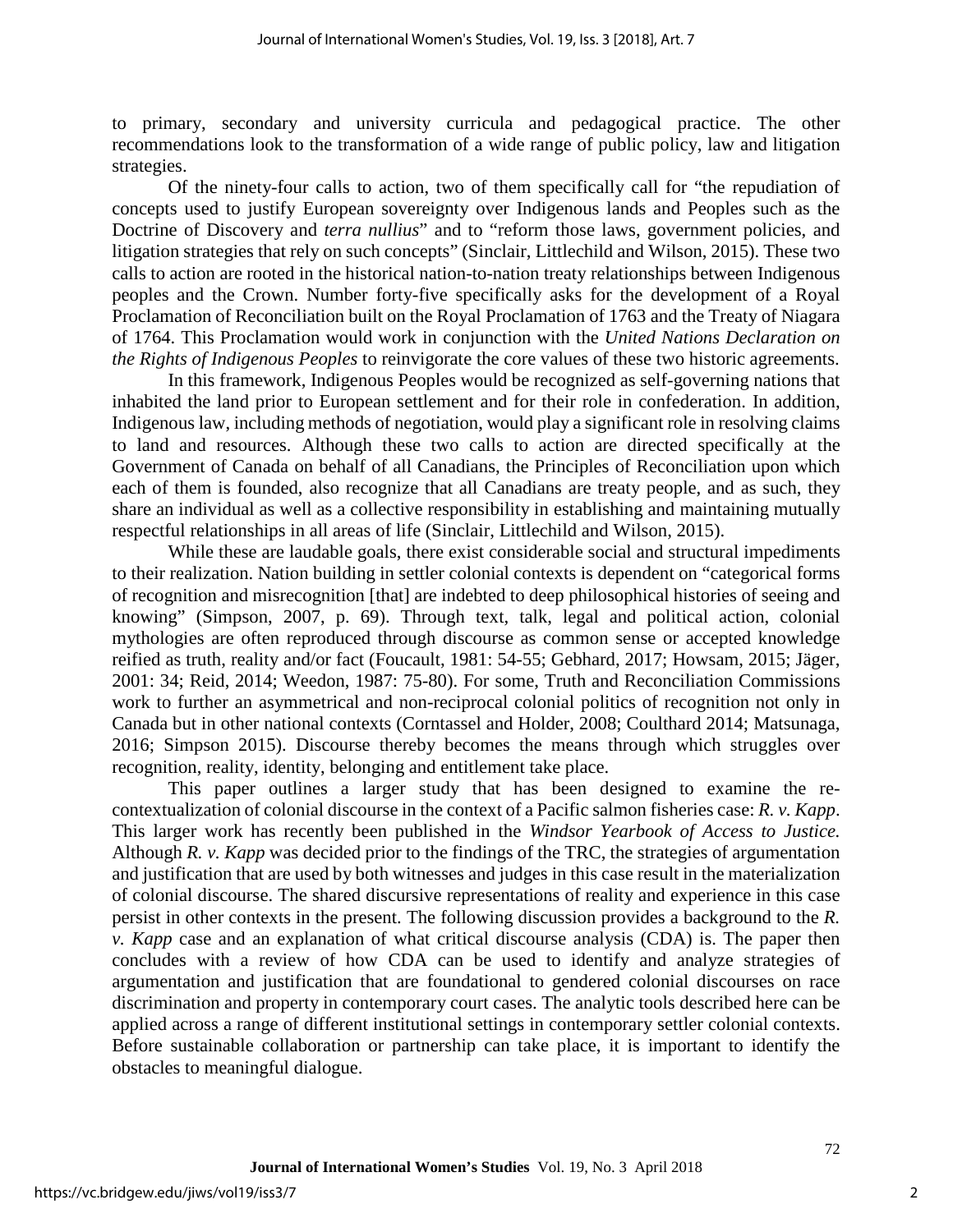#### **Framing the Fishery**

In their analysis of the testimony given in U.S. Congressional hearings over salmon recovery policy, White and Hall (2008) have demonstrated that "discourse analysis is a powerful tool for understanding framing" or the means by which different groups assert their shared perceptions of reality in order to generate policy outcomes (p. 33). Erving Goffman (1974) posits that "all social frameworks require rules" and that these rules are shared in the construction and maintenance of the primary frameworks, or belief systems, that make up a group's cosmology (pp. 24-27). The approach to discourse analysis outlined in this paper shares White and Hall's (2008) emphasis on the meso-level of shared meanings and themes between witnesses, but it also points to the importance of engaging in both the macro and micro-levels of discourse analysis in order to reveal the impact of those shared meanings across institutional contexts. The primary frameworks or belief systems that Goffman (1974) describes both shape and are shaped by the reach and limits of discursive representation at the macro level through the rules that govern institutional contexts. At the micro-level, they are communicated through individual strategies of argumentation and justification that are both rooted in and maintain the racialized gender hierarchies present in broader sociopolitical contexts.

The data analyzed for this paper are taken from a larger project that, in part, examines how fourteen defense witnesses discursively represented their perceptions of the effects of a pilot sales program (PSP) that was part of a larger government led strategy aimed at resolving Indigenous fishing rights claims before they went to court. Excerpts of his testimony were recontextualized in a number of the judicial decisions. What is notable about this case is that it was initiated by a group of commercial fishers who claimed that they felt excluded from a PSP that allocated communal commercial fishing licenses to First Nations who had negotiated agreements with the Department of Fisheries and Oceans, Canada. Central to their claim was the presumption that this program was discriminatory because it opened the commercial salmon fishery to members of the Musqueam Band, the Tsleil-Waututh and the Tsawwassen First Nations for a period of twenty-four hours before the rest of the commercial fleet could access it. They expressed their opposition by fishing at a prohibited time, an offence punishable by imprisonment and fines of up to one hundred thousand dollars under the *Fisheries Act.* They did this with the full intention of bringing a constitutional equality rights challenge through the courts.

The commercial fishers in this case successfully mobilized themselves as a cohesive community with enough political power to not only influence public discourse in the mainstream news media but to also garner the legal and financial support to propel their case to the Supreme Court of Canada. The BC Fisheries Survival Coalition, a non-registered group of commercial fishers who have a history of challenging government programs that aim to honour Indigenous rights and title, not only helped to direct the litigation but they provided a significant amount of financial support for this case (Hodes, 2017, p. 130). Despite the BC Provincial Court ruling in their favour, in the end the commercial fishers failed to show that they had experienced discrimination on multiple levels of appeal and they lost their case at the Supreme Court of Canada.

British Columbia Supreme Court Justice Brenner shifted the discourse considerably when he concluded that the Provincial Court Judge's ruling had accorded the defense witness testimony more weight than reality (Brenner, J., 2006, para. 75). Although the case did not garner the outcome that the commercial fishers wanted, the larger study concludes with a description of how in the longer term the Supreme Court of Canada ruling worked to further entrench already existing obstacles for future claimants attempting to plead discrimination on the basis of poverty at the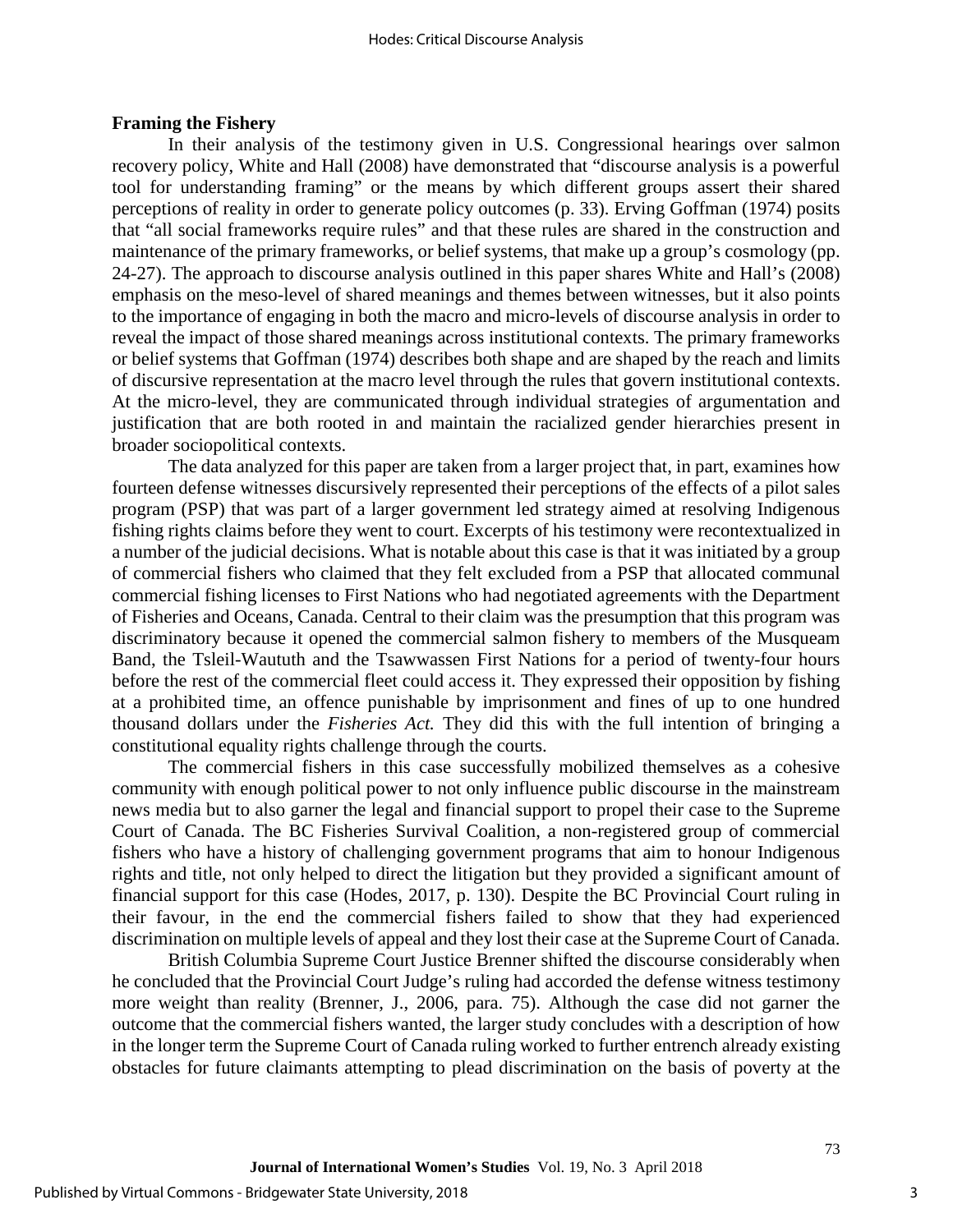same time as it secured the proprietary interests of the settler state through an opaque restatement of *terra nullius*.

In the larger project an approach to CDA was developed in order to identify and unpack both the explicit and opaque socially shared sets of rules, or *topoi* that resulted in particular conclusions about reality and experience in this case. When used in conjunction with thematic coding, this approach provided a particularly useful set of analytical tools for unpacking the discursive strategies used by the commercial fishers to produce the shared meanings necessary to represent their reality and experiences through argumentation and justification in court. Rooted in a broader sociopolitical context of denial and misrecognition, these strategies were used to justify social action directed at perpetuating and maintaining settler occupation and Indigenous erasure not only in the defense witness testimony, but also in the BC Provincial Court ruling in this case.

#### **What is critical discourse analysis (CDA)?**

Qualitative discourse analysis in the social sciences has been broadly defined as "a general framework for problem-oriented social research" (Wodak, 2008, p. 2). Critical Discourse Analysis (CDA) draws on "prevailing social problems" as its point of departure and is characterized by interdisciplinarity, multimodality and a concern with the development of context (van Dijk, 1986, p. 4). Context is established through an understanding of institutional frameworks; the history and social location of the actors involved and the institutions that are implicated; the interdiscursive and intertextual relationships between texts, utterances, discourses and genres within a variety of different fields of action; and it pays close attention to extralinguistic, sociological and structural variables that limit or expand the range of discursive possibilities within a given context (Wodak, 2008, p. 2; Fairclough, 2001, pp. 122, 123).

Different approaches to CDA investigate the intersections of history and ideology in a given spoken or written text and they analyze "opaque as well as transparent structural relationships of dominance, discrimination, power and control as manifested in language" (Wodak, 2001, p.2 2; Fairclough, 2001; van Dijk, 2001, p. 96). CDA does not (re) produce simple deterministic relationships between language and the social world. Instead, it calls on researchers to investigate the multiple ways that "language mediates ideology" through the production of discourse in the context of social institutions (Wodak, 2001, p. 3; Fairclough, 2001). Language is therefore not descriptive of an *a priori* reality, an organizing principle attached to reality or a way of communicating truth. Rather, it plays a role in making manifest the realities it purports to describe (Foucault, 1981; Jäger, 2001). It is also "structured by dominance" in the sense that text and talk are socially, historically and geographically situated and that dominant languages are mediated by the interests and ideologies of powerful groups of people (Wodak, 2001, p. 3).

Critical discourse analysis, however, is neither a method nor is it a theory. Instead, it emerged as a small network of scholars in the 1990's and has since developed into "an established paradigm in linguistics" that intersects with methodological approaches in the humanities and social sciences (Wodak, 2001, p. 4; Fairclough, 2001, p.121; van Dijk, 200, p. 96). The researchers who situate their work in terms of CDA are therefore bound less by common theories or methods than by a particular program of research (Wodak, 2001, p. 4). Many researchers who situate their work in terms of CDA take a pragmatic approach to theory and method by relating theoretical questions and concepts directly to the specific problems under investigation and choosing those methods that will equip them with the best tools to answer their research questions. As a result, instead of asking whether or not they require a grand theory or a prescriptive disciplinary method,

4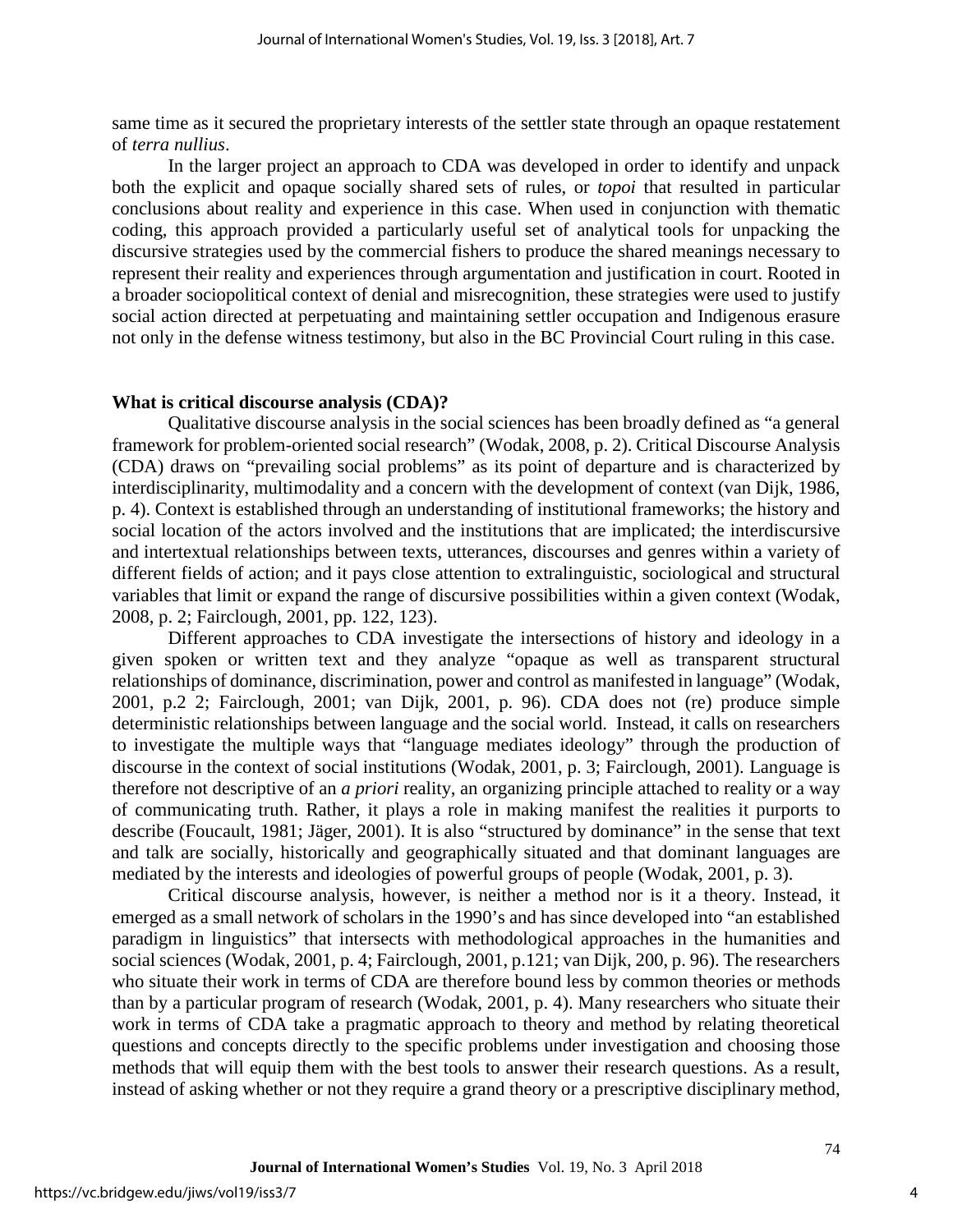these researchers ask: what conceptual tools are relevant for this or that problem and for this or that context (Wodak, 2001, p. 64)? Although it may seem that every approach to CDA is different, many approaches share these basic commonalities along with a foundational commitment to the principle of critique and to critical theory.

Critical discourse analysis, however, is not without its own critics. James Martin (2004) has drawn attention to CDA's emphasis on objectionable, offensive and problematic speech acts and texts suggesting that critique is about negativity and that researchers should also emphasize those texts and speech acts that are admirable and motivating. Henry Widdowson (1995 and 2004) has drawn attention to the alleged absence of any kind of systematic analysis of entire texts, cotexts and contextual relations in research that relies on CDA leading to contentions about its lack of objectivity and scientificity. Igor Žagar (2010) has taken issue with its broad use of the term *topoi* arguing that they are largely misconstrued in the literature and that researchers often fail to provide examples taken from data.

Critique, however, is not about negativity. It is, following Wodak, a way of refusing to take things for granted. It is a way of "opening up complexity, challenging reductionism, dogmatism and dichotomies, being self-reflective, and making opaque structures of power relations and ideologies" visible (Kendall, 2007). It is also about maintaining a critical distance from the data, contextualizing it in social action but nevertheless acknowledging one's own political positioning. Claims to scientific neutrality and objectivity have long been under scrutiny by feminist, critical race, post and decolonial scholars for failing to acknowledge that all knowledge production is socially and historically situated in addition to being mediated by social values and presumptions (Lazar, 2007; Harding, 1986; Haraway, 1991). With these criteria and the socio-political context that I have set out at the beginning in mind, in the following section, I will describe the approach that I have taken in my broader analysis of *R. v. Kapp* that answers some of Žagar's (2010) concerns in my examination of *topoi*.

#### **CDA in colonial context**

Discourse can be defined broadly to refer to complex knowledge systems that are both created and maintained in the context of everyday life and social institutions. They derive their power through the levels of truth status that accrue to them and are thereby key sites of struggle over identity, reality, belonging and entitlement (Foucault, 1981; Jäger, 2001; Weedon, 1987; Wodak 2008). In the following examples, I will outline two of the central discourses used by the commercial fishers who testified in *R. v. Kapp* to justify their sense of entitlement to the fisheries.

In order to identify these discourses and their supporting systems of argumentation, I developed an approach to CDA used in conjunction with thematic coding. Through this approach, I was able to deconstruct the content of the discourses on property and discrimination that the commercial fishers relied on in their testimony and to show how these had been generated in the context of those "deep philosophical histories" that Simpson (2007) is addressing in her work. Following the pragmatic approach to theory outlined earlier, I chose a number of conceptual tools that were relevant to the context and the problems under consideration. These all emerged from the common themes identified in the meso-level analysis of the corpus of data. This approach enabled me to include a range of theory and to modify Wodak's discourse historical approach to consider not only the broader history of the case, the institutional infrastructure of the legal system within which it is embedded, and which institutional actors have produced what texts but also the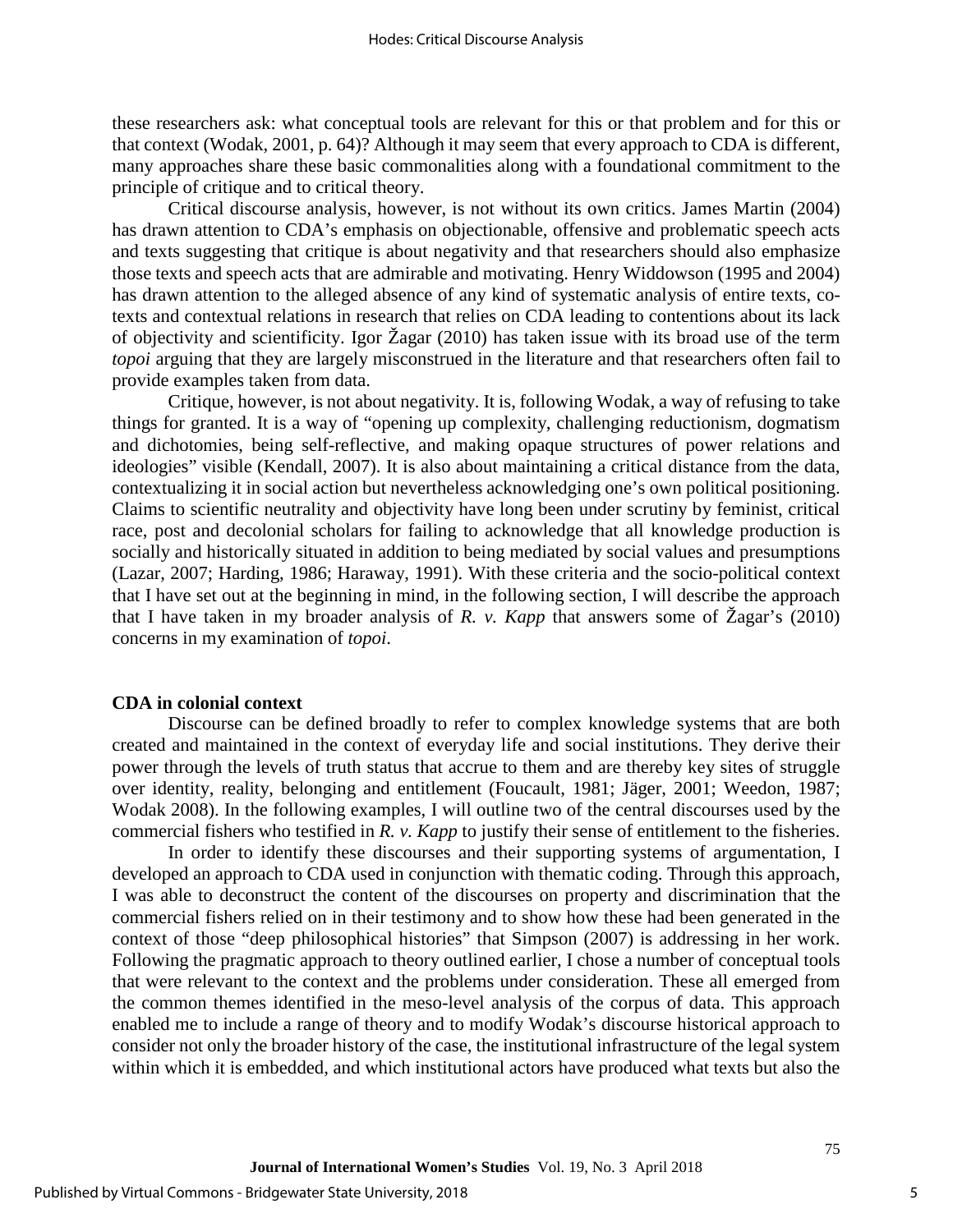history of ideas, and the intertextual and interdiscursive elements that inform the construction of the legal concepts that structure the outcomes in these kinds of cases.

The larger study is entitled "Colonial Legacies and Competing Masculinities: The Supreme Court of Canada's return to reason in *R. v. Kapp*" (Hodes, 2017). The reference to colonial legacies in the title points to the many ways that colonial discourse is materialized in the present thereby challenging the notion that it can be relegated to the past. The return to reason in the title of this project refers to a return to the androcentrism of liberal humanism through the privileging of a certain type of normative hegemonic masculinity that disproportionately values the mind over the body and reason over emotion (Naffine 1990; Smart 1987; Thornton 1987). This, in combination with the phallogocentrism of law, reifies colonial status hierarchies through discursive processes of gendered racialization in this case (Smart, 1989). Although this case was pleaded as a race discrimination case, the way that the defense witnesses and the judiciary invoked gender through their linguistic choices also highlights the ongoing importance of Angela Harris (2000) and Kimberlé Crenshaw's (1989 & 1990) calls for a critical examination of the gender dynamics that are at play in cases that are framed by race alone.

Phallogocentrism elides phallocentricity, or what Carol Smart refers to as "the masculine heterosexual imperative," with logocentrism, the idea that linguistic signs are distinct from the reality that they purport to describe (Smart, 1989). Smart's assessment that "knowledge is not neutral but produced under conditions of patriarchy" is central to how different forms of racism manifest in discourse and it is a provocation to the stories that both the law and some forms of linguistic analysis tell themselves about themselves (Hodes, 2017). Namely, the mutually reinforcing presuppositions that language is a representation of a pre-existing reality, that discrimination only ever happens on a single axis and that the law is a means to administer blind justice through abstraction and objectivity (Naffine, 1990; Smart, 1989; Crenshaw, 1989).

The return to reason is also a return to what Eve Tuck and Wayne Yang (2012) have referred to as "settler moves to innocence" that serve both internal and external forms of colonialism and reinforce racialized and gendered settler colonial relations. These moves to innocence are generally characterized by a variety of methods of argumentation and justification that are intended to absolve those who identify with the authority of the settler state of their culpability in ongoing settler colonial practice. To consider the range of contradictory and sometimes competing discourses at work in this corpus of data, each text was divided according to theme in order to develop a coding template.

## **Thematic Coding and Topoi**

Following the basic premises of template analysis, using NVivo software, sections of each text were indexed according to the thematic codes that emerged from the data. Template analysis takes its cues from grounded theory. Grounded theory is an approach to qualitative social research that develops theory inductively from a corpus of data (Glaser and Strauss, 1967). Taking the themes that emerged from the data, it was possible to trace many of the discourses present in the defense witness testimony, including the legal foundations of both identity and the legal construction of the fisheries as common property resources, to the ideas contained in the works of John Locke (Hodes, 2017). John Locke thereby performs an author function in this project (Foucault, 1981). His name becomes the means through which to classify the collection of colonial discourses that are repeated across a range of the data that informs and makes up this case (Hodes, 2017 and 2017a).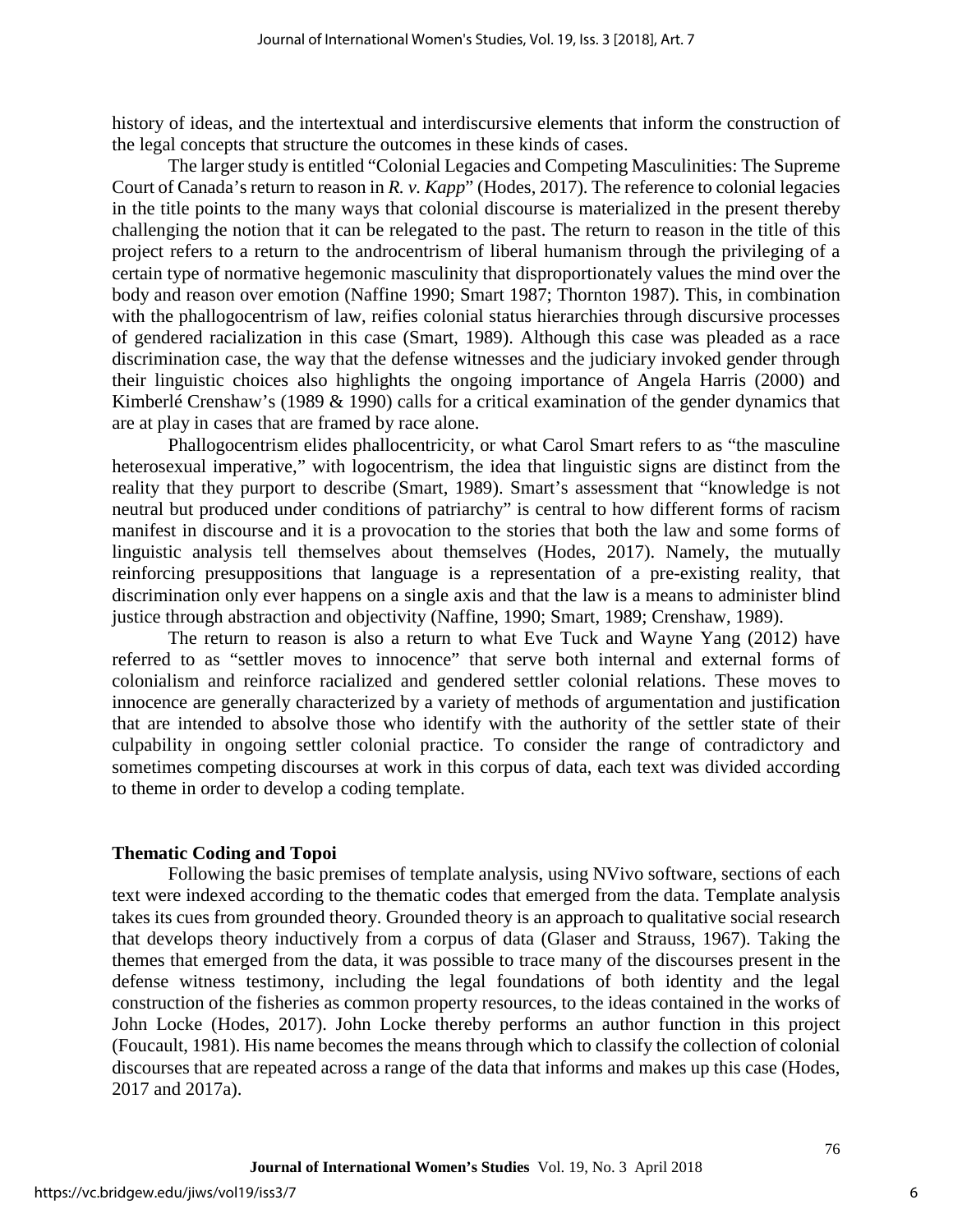Template analysis takes a hierarchical approach to themes, but unlike other thematic approaches it is pragmatic in terms of the number of levels that a researcher may choose to use. As such, rather than developing the full coding template prior to analyzing the data, researchers begin with a subset of data and as they begin to notice common themes emerging, they create a preliminary *a priori* template through which to begin analysis of the rest of the data (Brooks, McCluskey, Turley and King, 2015). Coding is therefore part of the process of analysis. As new themes emerge, the template is revised and modified. Like the pragmatic approach to theory central to many approaches to CDA, the researcher uses as many thematic levels as are necessary to analyze the data (Brooks, McCluskey, Turley and King, 2015, p. 203). Unavoidably, as the analysis proceeds, sub-themes within the broader themes will also begin to emerge. Following Jäger, these are represented in this paper as discourse strands (Jäger, 2001, p. 47). The discourse strands are embedded within themes to support an overarching discourse and can also be viewed as embedded sub-themes. The discourse strands rely on topoi to establish meaning.

In argumentation theory, topoi rely on causal argumentation schemes from which the premises are either explicit or can be inferred. They can be used to both find and test arguments and as such, they can be generalized as topics that contain different formulae, or general argumentative patterns, in order to generate particular kinds of conclusions (Wodak, 2001, pp. 74- 75; Žagar, 2010, pp.18-18). The concrete arguments that emerge in the witness testimony and judicial decisions are the manifestation of these patterns and topics through text and talk in context  $\check{\text{C}}$  (Žagar, 2010, p. 17). In this project, their content has been outlined through conditional formulae. The inter-relationships that emerge between the themes, discourse strands and topoi fit together to create the knowledge that is advanced through particular discourses.

Starting with the judicial decisions as my preliminary dataset, I created a template that allowed for a consideration of what re-appeared in the context of other textual data. As new themes and discourse strands emerged, the template was modified. Because individually they represent an archive of textual materials from which a corpus of data can be constructed, I initiated with the judicial decisions. Judicial decisions are deeply intertextual and interdiscursive. Intertextuality means that all texts are linked to other texts both past and present by making reference to people, places and/or events and/or by citing other textual materials and restating key arguments and/or passages in a new context (Wodak, 2008, p. 3). This process is referred to as recontextualization. Interdiscursivity is different in that it refers to the ways that discourses are linked to one another. Themes, discourse strands and topoi became central to the production of discourse in this project. As a result, the discourses on discrimination that emerged through a range of the data relied on a number of different interrelated themes, discourse strands and/or topoi that, at times, connected different overarching discourses to one another. In the examples provided below, I will show the interdiscursive relationships that inform discourses on discrimination and property in the witness testimony. Prior to discussing these examples, however, it is important to first take note of the importance of institutional context to this type of analysis.

#### **Matters of Institutional Context**

Understanding the impact of this testimony and the discourses, their themes and underlying topoi is entirely dependent on understanding the institutional context. All language activity in courtrooms is produced in the context of what M.A.K. Halliday (1964) refers to as a restricted language. Restricted languages are those that are characterized by impersonal uniformity, limitations on idiolect (the speech habits peculiar to a particular person) and dialect. They are also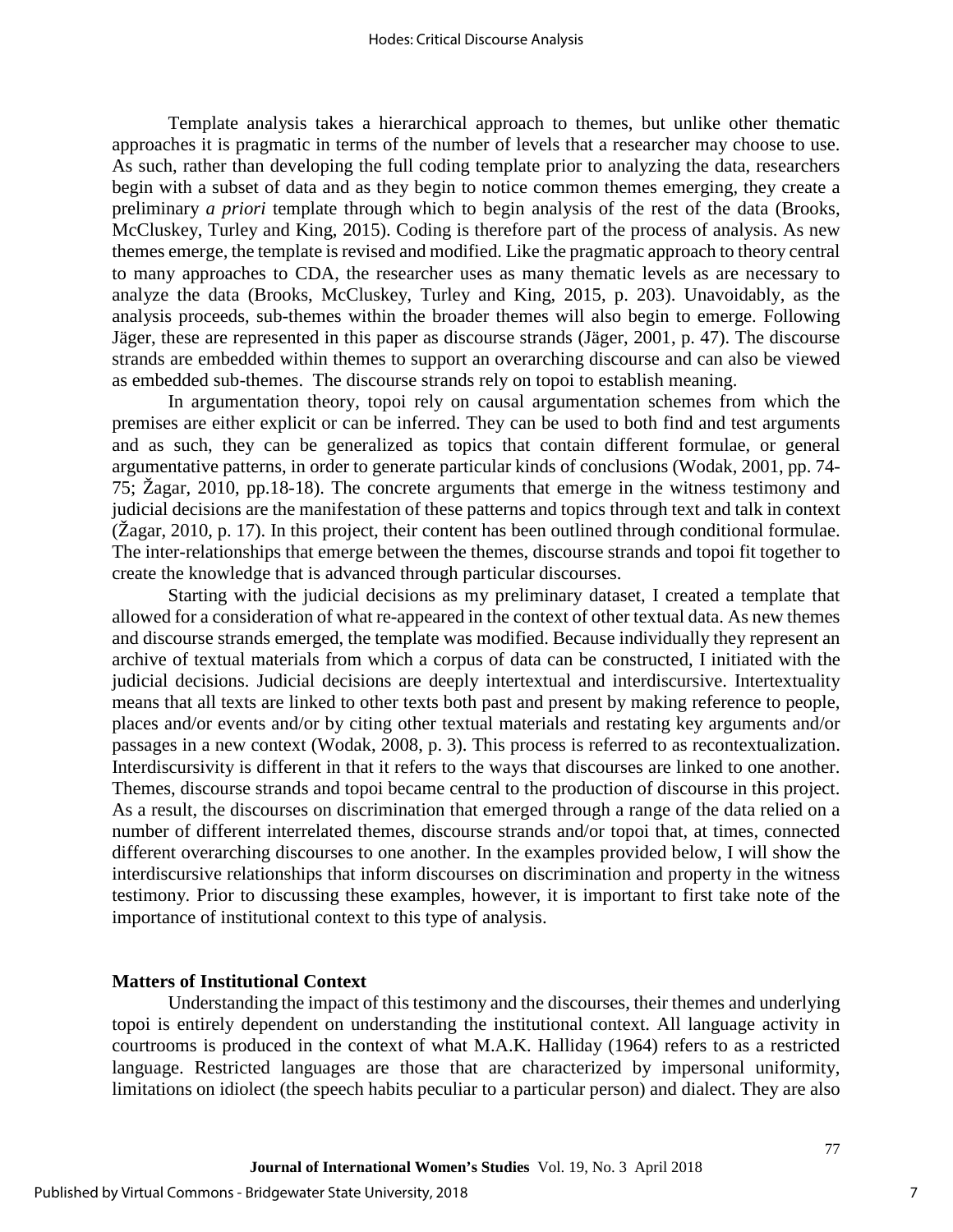limited in terms of the number of formal items and patterns that they contain. This can be seen in many of the shared nominations, topoi and discourse strands in the testimony, judicial decisions and briefs in this case (Halliday, 1964, p. 24). Because of this, there was limited concern with the number of times anything had been repeated. What can be said in this context is largely circumscribed by both the rules of evidence and precedent (*stare decisis)*. The rules of evidence limit what and how something can be said leading to many erasures and silences that may not be able to be counted;*stare decisis* ensures that some things will be repeated and modified indefinitely or until a precedent is overturned. What became important about precedents in this project is how they were recontextualized and how judicial interpretations of the same passages changed over time.

There are a range of different occupational roles, speech acts and textual materials that make an appearance in litigation. Language is thereby more restricted for some actors than it is for others and it is more restricted in some modalities than others. Judicial decisions, for example, will be far more restricted than witness testimony by virtue of the nature of the role of the judge, the rules about how to interpret the law, and, if they appear in textual forms, the limitations that are placed on the production of official documents. While there is more room for idiolect to be present in witness testimony, what can be said and how it ought to be said is still restricted by the rules of evidence and judicial discretion. For instance, there are many ways to impeach the credibility of a witness including establishing bias and collusion. Bias is said to occur when witnesses have a vested interest in the outcome of a case. Collusion is said to occur when a witness's recollection of events has been influenced by others (*Burke,* 1996, paras. 42-45). A finding of bias or collusion between witnesses can discredit their testimony and result in little or no weight accruing to their evidence.

In *R. v. Kapp*, the government lawyers (referred to as "the Crown") attempted to impeach the defense witnesses by drawing into question their motivation for testifying and pointing to the similarities in their testimony (Kitchen, J. 2003, para. 149). The Crown argued that because some of the witnesses were charged on parallel proceedings that were moving through the courts at the same time, they had a vested interest in the outcome of the claim and were therefore biased. They then raised the possibility that the witnesses had collaborated in the fabrication of testimony because they were all among the same group who had initiated the protest. The Crown also invoked the rules for establishing standing in constitutional equality rights cases. These rules are complex and it is not within the scope of this paper to outline them here. The essence of the argument was that the commercial fishers did not share sufficient personal characteristics to meet the threshold of what constitutes a disadvantaged group for claiming discrimination under the equality rights provisions of the *Canadian Charter*. The Crown argued that they were too heterogeneous a group to plead on the ground of race.

Although each of these attempts at impeachment failed, they are illustrative of how important it is to understand the institutional context prior to analysis. In the following section, the discussion will focus on how themes, discourse strands and topoi work together to produce an overarching discourse on discrimination in the commercial fishers' testimony.

#### **Discrimination**

The following examples illustrate how in contemporary discrimination cases the process through which people and places are discursively recognized is often opaque and paradoxical. Rather than relying on a prism of cultural difference through which to advance claims superior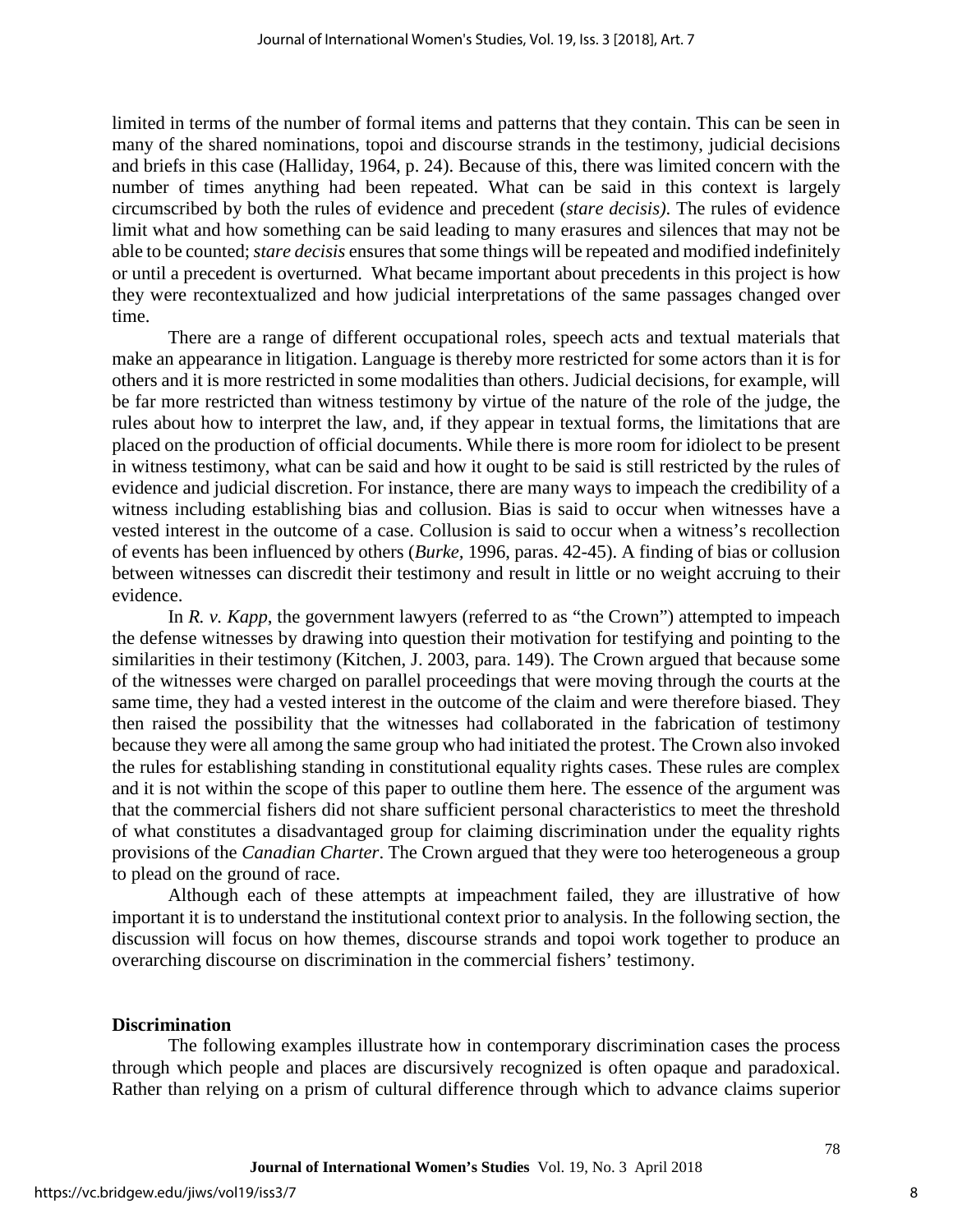civilization as is typically the case in reiterations of colonial legal doctrines, the commercial fishers and the Provincial Court Judge in *R. v. Kapp* created a discourse on discrimination that was predicated on sameness, or formal equality, in order to preserve a settler colonial status quo. This particular discourse is often referred to as colorblindness in U.S. race discrimination claims that rely on the same logic. Central to colorblind discourse is the presumption that all racial classifications, including those used to remedy historical wrongs, are invidious. In fact, legal counsel for the commercial fishers relied on the argument presented in *Parents Involved in Community Schools v. Seattle School District no. 1 et. al.* (2007), a U.S. Supreme Court decision where the diversity initiatives of two school districts were held to be unconstitutional due to their use of racial classifications in student assignments.

Relative disadvantage is one example of the many different themes that emerged in the discourse on discrimination in this case. Depending on the discourse strands and topoi that were used to inform it, this theme produced different meanings and associations leading to disputes over the veracity of the commercial fishers' claim and the credibility of the witnesses at different levels of court. A closer look at it here reveals how themes, discourse strands and topoi work together in support of different discourses on discrimination.

Relative disadvantage often intersects with other themes and discourse strands in this case. Relying on the same theme, a second, competing discourse on discrimination emerged in the appellate court decisions and the Supreme Court of Canada's ruling. This discourse was based on legal principles of substantive equality, or differential treatment to yield equality of result. Ultimately, the meaning of discrimination in this case becomes a discursive contest between formal and substantive equality. This distinction, in conjunction with the unacknowledged gender dynamics at work in this case, eventually led to the undoing of the commercial fishers' claim of race discrimination at the same time as it resettled the fishery through an opaque restatement of *terra nullius* in the final Supreme Court ruling.

In the following example of a discourse on discrimination rooted in formal equality, both the theme and discourse strands are dependent on the conclusions reached by means of the following topoi: justice, entitlement and absolution. In order to advance the conclusion that they had been excluded and thereby disadvantaged, the topoi of justice and entitlement were used together in the commercial fishers' testimony. The topos of entitlement also connects the discourse strands of exclusion and innocence creating a set of interdiscursive relationships that speak to the overarching knowledge that informs the particular discourse on discrimination advanced in the defense witness testimony and that is recontextualized in the BC Provincial Court Judge's ruling. A visual representation of this phenomenon would like this: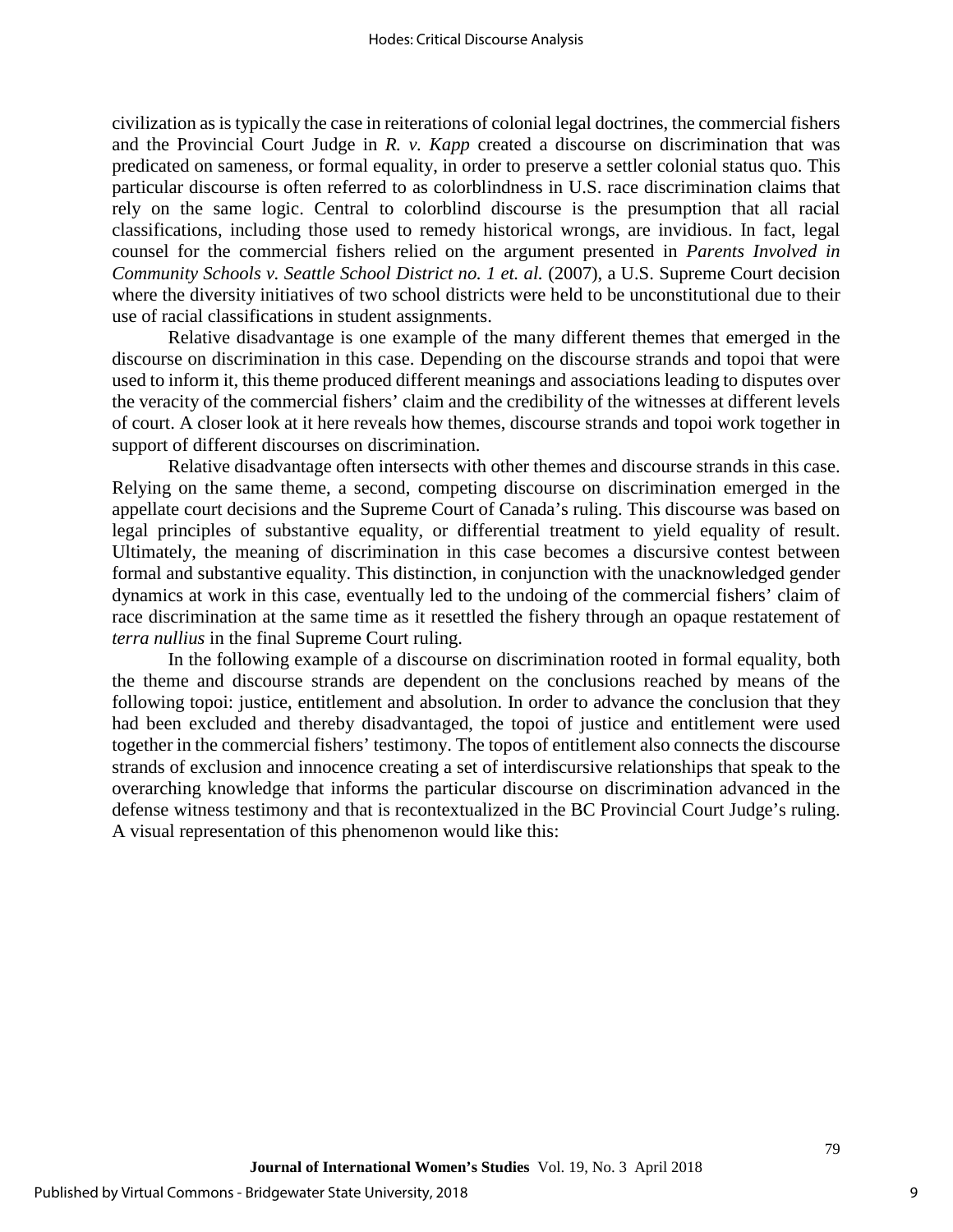

The topoi of justice and entitlement often appear together in the Judge's ruling to signal first that the commercial fishers had been disadvantaged because they were excluded from the pilot sales program on the basis of their personal characteristics and second, that this was an injustice because the means by which they self-identified entitled them to fish during the twenty-four-hour period. This finding is predicated on the presumption that it was unjust for the government to create a policy measure whereby some people would be treated differently than others on the basis of what the commercial fishers understood to be race. The topos of justice results in a restatement of the principle of formal equality whereby likes should be treated alike. This can be distilled into the following conditional formula: if X and Y are similar, X and Y should be treated the same way. The topos of entitlement reinforces this sameness through this conditional formula: if X has A, then Y should also have A. Together, the topoi of justice and entitlement create a causal argumentation scheme whereby sameness is twice reinforced: because we are all the same and should be treated the same way, I am entitled to fish during this twenty-four hour period. Entitlement is therefore contingent on the conclusions reached through the topos of justice. Consider the following fragments of witness testimony:

| Claim:     | If X is similar to me, X and I should be treated the same way                                                                                                                                                                                                                                                  |  |  |  |  |  |
|------------|----------------------------------------------------------------------------------------------------------------------------------------------------------------------------------------------------------------------------------------------------------------------------------------------------------------|--|--|--|--|--|
|            | (Topos: justice):                                                                                                                                                                                                                                                                                              |  |  |  |  |  |
| Witness 1: | "We're all Canadians, aren't we?" $(R. v. Kapp, 2003, para. 97)$                                                                                                                                                                                                                                               |  |  |  |  |  |
| Witness 2: | "We were part of the fishery. It was part of our heritage. It was<br>what we were going to do in the futureYou'd have other groups<br>of people that you knew in fact were part of the fishery that maybe<br>didn't get one [a fish] and that you would share with, including<br>Aboriginal folks" (para. 110) |  |  |  |  |  |
| Therefore, |                                                                                                                                                                                                                                                                                                                |  |  |  |  |  |
| Claim:     | If X has A, Y should also have A reformulated as If Y doesn't have<br>A, why should X? (Topos: entitlement):                                                                                                                                                                                                   |  |  |  |  |  |
| Witness 1: | "I don't see us having our own special fishery at certain times with<br>no Indians in them"                                                                                                                                                                                                                    |  |  |  |  |  |
| Claim:     | If X has A, Y should also have A                                                                                                                                                                                                                                                                               |  |  |  |  |  |
| Witness 2: | "There should be one commercial fishery. On manageable<br>commercial fishery instead of two" (para. 109).                                                                                                                                                                                                      |  |  |  |  |  |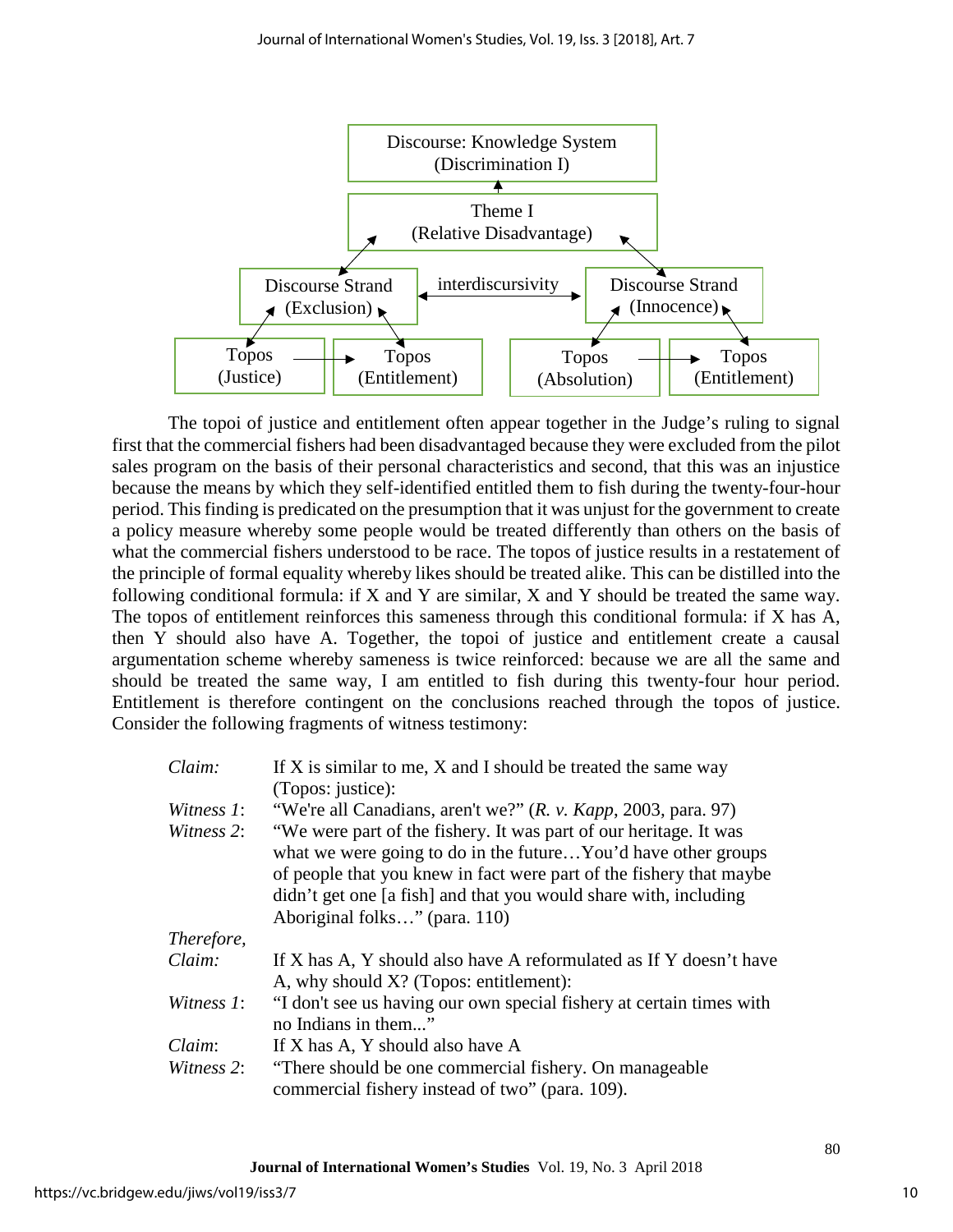#### *Effect of the pilot sales program:*

|            | <i>Witness 1:</i> "I don't feel like a Canadian any more. I feel like half a Canadian |  |  |  |
|------------|---------------------------------------------------------------------------------------|--|--|--|
|            | because I feel that I've had my rights removed from me" (Para.                        |  |  |  |
|            | 106).                                                                                 |  |  |  |
| Witness 2: | "[I] f you grew up in the fishery and it was part of your heritage, and               |  |  |  |
|            | it was suddenly ripped from you, the feeling that you were                            |  |  |  |
|            | something less of a Canadian in the process or something less than                    |  |  |  |
|            | average is welled up pretty much" (para. 106)                                         |  |  |  |
|            | <i>Conclusion</i> : The pilot sales program is discriminatory.                        |  |  |  |

The first discourse strand, exclusion, is rooted in the commercial fishers' perceptions of the twenty-four-hour restrictions on access to the fishery. It is dependent on the interdiscursive relationship between the topoi of justice and entitlement. Together, these micro-strategies of argumentation led to conclusions that were central to the overarching discourse on discrimination and different ways of framing the pilot sales program. While the two witnesses cited above concluded that the pilot sales program resulted in their exclusion from full citizenship and the ability to exercise what they perceived to be their rights, other witnesses claimed that being excluded from the pilot sales fishery threatened their livelihood by disproportionately benefiting Indigenous fishers. In certain cases, the witnesses claimed that at one time anyone could start from humble beginnings, begin a commercial fishing enterprise and succeed against all odds, but pilot sales restricted this opportunity to a chosen few.

Each of these ways of framing the pilot sales program leads to a finding of relative disadvantage in the BC Provincial Court ruling. The Provincial Court Judge summarized this understanding of the effects of the pilot sales program in one phrase that was deemed to be a popular expression used on the river to describe the requirements of a commercial fisher prior to pilot sales: "a buck, a boat and a net" (Kitchen, J., 2003, para. 90). In other words: everyone, regardless of race, class or gender could become a commercial fisher. He recontextualizes this testimony in his reasons for the finding of discrimination in conjunction with the testimony of a number of other witnesses who articulated similar versions of this story, several of whom were introduced as coming from humble beginnings.

#### **Gendering the Fishery**

The second discourse strand, innocence, works in an interdiscursive relationship to exclusion through the topos of entitlement as shown in the diagram above. This is done in a way that is illustrative of the material effects of what Tuck and Yang refer to as "settler moves to innocence." Settler moves to innocence are grounded in discursive strategies such as the construction of in-groups, out-groups and practices of nomination that include self and other identification. Following Vine Deloria Jr. (1988), Tuck and Yang (2012) have theorized the invocation of Native grandmothers as a key settler move to innocence. This is often part of a process that they refer to as settler nativism. They describe this as an attempt to deflect a settler identity in order to justify the continued occupation of stolen land and the ongoing ability to benefit from the privileges accrued as a result of colonization. Vine Deloria Jr. (1988) has theorized the gendered nature of settler nativism through what he calls "the Indian grandmother complex."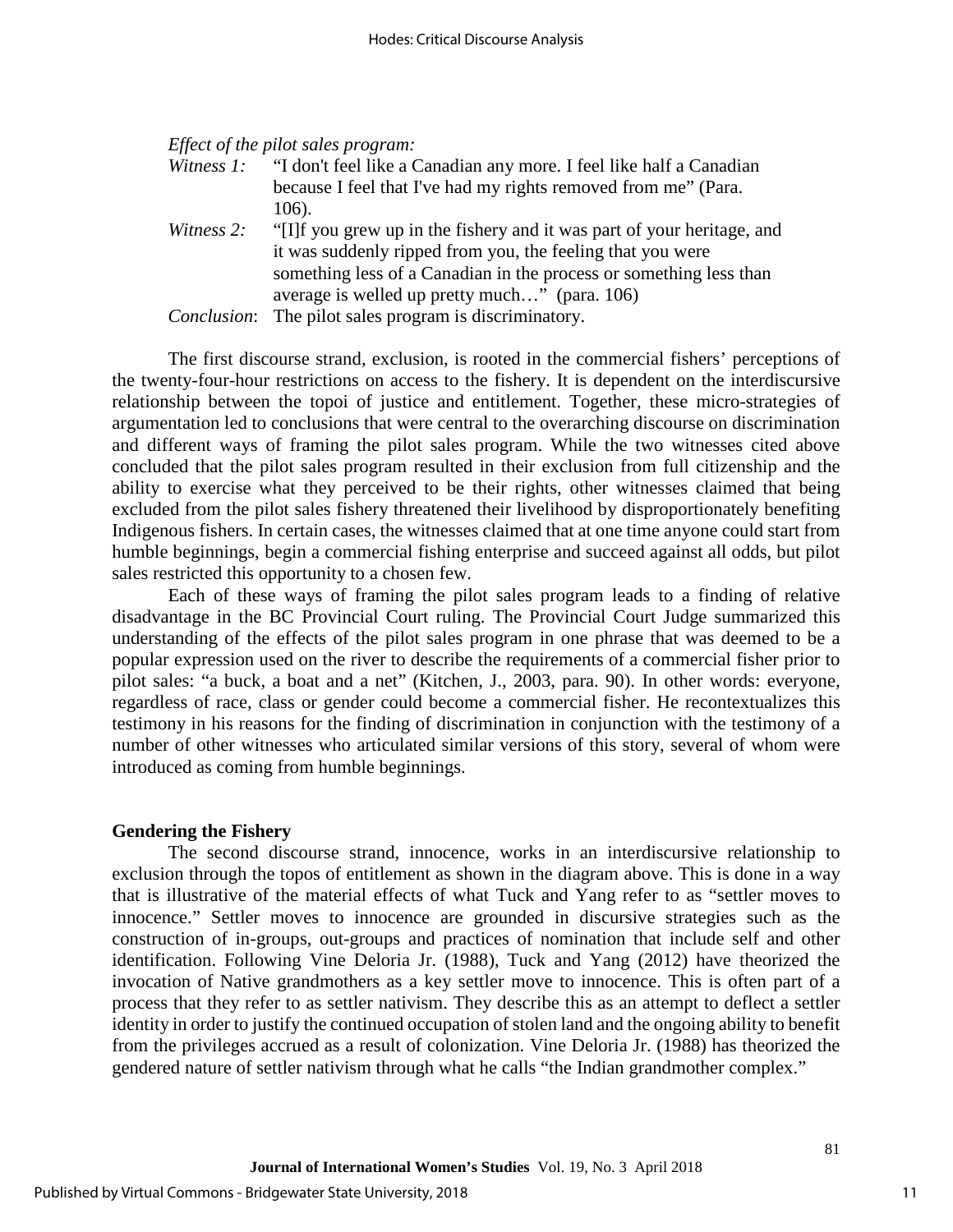Deloria Jr. (1988) describes multiple reasons why a grandmother might have more appeal than a male relative, indicating that for settlers "[a] male ancestor has too much of the aura of the savage warrior, the unknown primitive, the instinctive animal to make him a respectable member of the family tree" (pp. 2-4; cited in Tuck and Yang, 2012: 11 and Hodes, 2017, p. 138 & 139). In the witness testimony, innocence is thereby advanced through the invocation of kinship relationships and the topoi of entitlement and absolution work together through the following conditional formulae: If X has A, Y should also have A; because Y is related to X, Y should not be punished for their actions. Judge Kitchen's recontextualization of Robert McKamey's decision to invoke the "Native lady" that McKamey's great, great grandfather married in his testimony is illustrative. McKamey's testimony is of particular importance in this case because the Provincial Court Judge foregrounds all of the other testimony through McKamey's patrilineal narrative of entitlement to the fishery. This is done in conjunction with absolution in order to reinforce the theme of relative disadvantage and maintain a formal equality framework for discrimination. This testimony also serves as the vehicle through which the fisheries become both racialized and gendered.

Historical legal records reveal that at times, early settlers had both Indigenous and non-Indigenous wives, sometimes concurrently, at other times consecutively, and on occasion they fathered children with both (*Connolly v. Woolrich*, 1867; Hodes, 2017, p. 138). But because the Provincial Court Judge and the accused invoked a biological conception of race through their perception that to participate in the PSP one was required to have a bloodline connection to the First Nations who negotiated the terms of the program, it can be inferred that the Judge's inclusion of McKamey's grandmother was meant to lead to the conclusion that McKamey's male relatives are her descendants. Even though none of the defense witnesses used the language of bloodlines in the excerpts of their testimony that the Judge cited in his decision, strategies like this one lead to the inference that race is biologically determined.

In conjunction with the invocation of his great, great grandmother, McKamey also claims that before the PSP came along: "[e]veryone was entitled to fish wherever you wanted when fishing was open, and so we fished…You fish where you know how to fish and you know how to fish there because that's where your dad fished and that's where your dad's dad fished" (McKamey in Kitchen J., 2003, paras. 91 and 92). While his proprietary interests in the fishery are secured through the patrilineal line beginning with a settler, his Native great, great grandmother endows him with the requisite sameness, twice reinforced through the topoi of justice and entitlement, to claim access to the fishery. In addition, he also garners absolution through his distant kinship relations as theorized by Tuck and Yang (2012) and Deloria Jr. (1988).

Exclusion and innocence are both reinforced and further linked in the judge's brief introductions of each witness. These introductions often include details that draw on kinship ties. At times, these details reveal intergenerational and biological connections, at others, they invoke group affiliations. Together, the topoi that underpin exclusion and innocence yield one of two conclusions. The first is aimed at showing that the commercial fishers are the same as the beneficiaries of the PSP, thereby indicating that exclusion is discriminatory. The second absolves the claimant group of their responsibility for both fishing at a prohibited time and accounting for the unearned privileges that they possess as a result of ongoing colonial practice. Each strategy is designed to lead to the overarching conclusion that their actions constitute a legitimate form of civil disobedience in the face of an unjust law.

Either way, underlying both of these discursive strategies is a sense of entitlement to the fishery. Innocence therefore works interdiscursively with exclusion through the topos of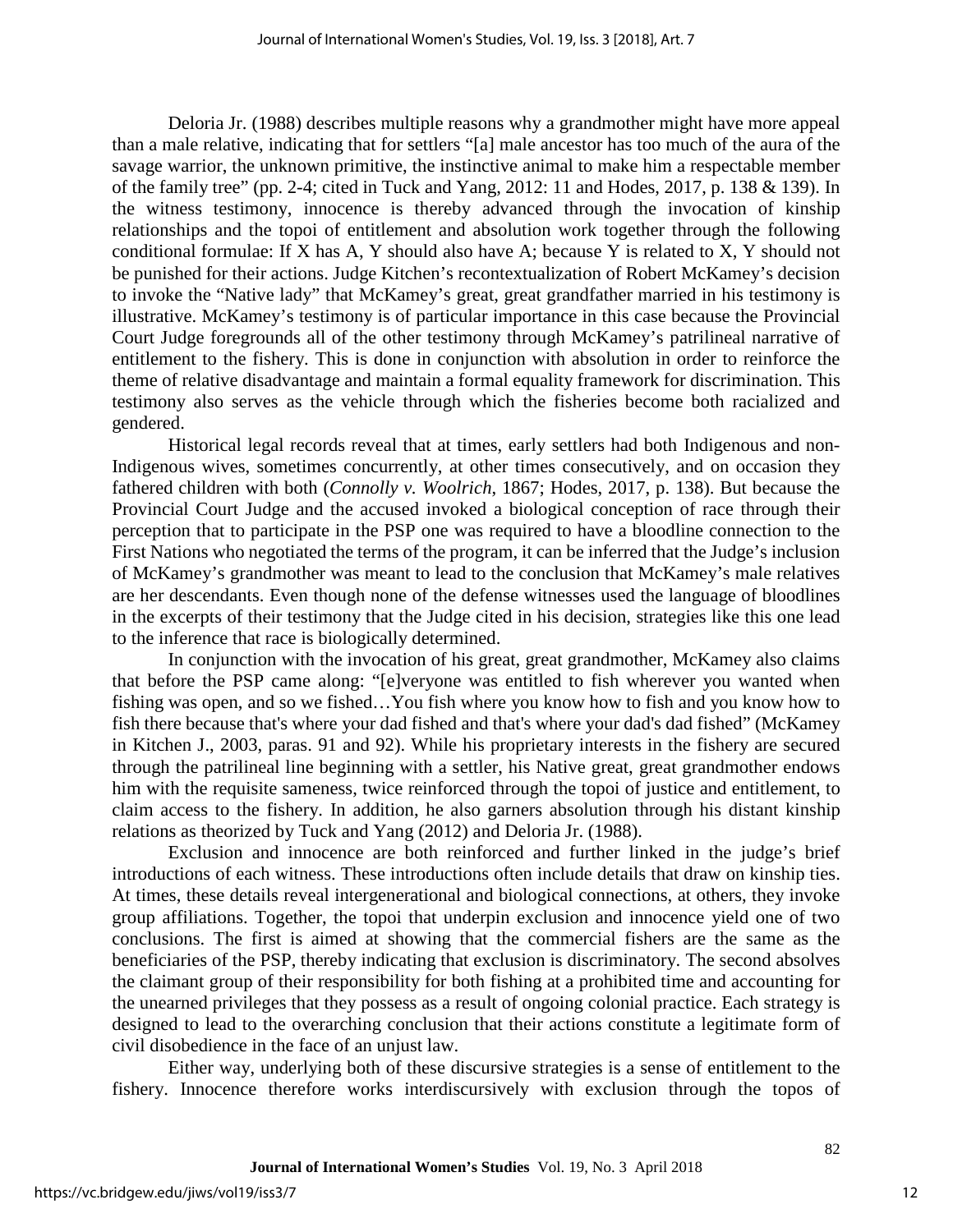entitlement to further the overarching theme of relative disadvantage. Many of the other defense witnesses testified to their Native heritage together with a claim of Canadian citizenship. These processes of self-identification were all deeply gendered and often involved discursive strategies of nomination that racialized and feminized the beneficiaries of the pilot sales program who were deemed to have gotten their fish "the easy way" (Logan in Kitchen, J. 2003, paras. 120 and 121). For some of the witnesses, to receive help signaled a failure to achieve the masculinity that was valued in all of their testimony. The distribution of these discursive strategies is outlined in the following table beginning with McKamey's testimony: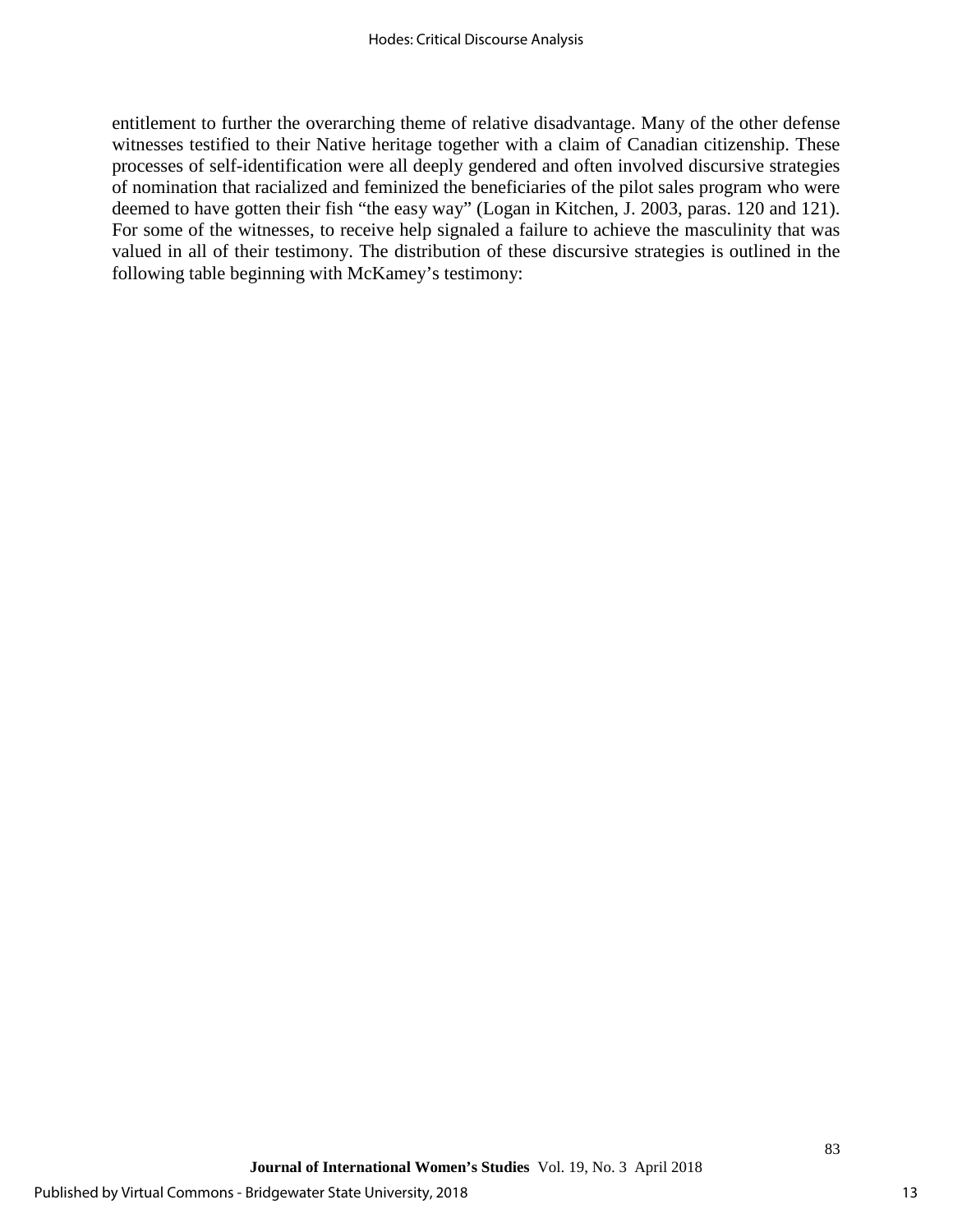| <b>Witnesses</b>                                            | <b>Exclusion</b>                                                                                       | <b>Innocence</b>                                                                   |                                          |                                                                             |                                                                                                                                                 |                                                                  |
|-------------------------------------------------------------|--------------------------------------------------------------------------------------------------------|------------------------------------------------------------------------------------|------------------------------------------|-----------------------------------------------------------------------------|-------------------------------------------------------------------------------------------------------------------------------------------------|------------------------------------------------------------------|
|                                                             | Justice<br>(Because X and Y<br>are similar, X and<br>Y should be<br>treated the same<br>way) therefore | Entitlement<br>(If Y has A, X should also have A) and                              |                                          |                                                                             | Absolution<br>(If X has kinship ties to Y [or<br>if the law is treating X<br>differently], X should not be<br>punished for breaking the<br>law) |                                                                  |
|                                                             |                                                                                                        | $X=$<br>One of several<br>generations of fishers<br>and/or married into<br>fishing | $X=$<br>Canadian<br>Citizens             | $X =$<br>Indigenous<br>Peoples/people<br>(understood as<br>racial identity) | Civil<br>Disobedience<br>(the law is<br>treating X<br>differently)                                                                              | Biological<br>Absolution<br>$(X$ has<br>kinship ties<br>to $Y$ ) |
| Robert McKamey                                              | $\mathbf{X}$                                                                                           | $\mathbf{x}$<br>Many generations<br>#unspecified                                   |                                          | $\mathbf{X}$<br>Indigenous<br>relatives                                     | $\mathbf X$                                                                                                                                     | $\mathbf X$                                                      |
| Donna Sonnenberg                                            | $\overline{X}$                                                                                         | $\mathbf{x}$<br>Married into                                                       | $\overline{X}$                           |                                                                             | $\overline{X}$                                                                                                                                  |                                                                  |
| <b>Stewart McDonald</b>                                     | $\mathbf{X}$                                                                                           | $\overline{\mathbf{x}}$<br>3 <sup>rd</sup> Generation                              |                                          |                                                                             | $\overline{X}$                                                                                                                                  |                                                                  |
| <b>Jack Groven</b><br>Humble beginnings                     | $\overline{X}$                                                                                         |                                                                                    | $\overline{X}$                           |                                                                             | $\overline{X}$                                                                                                                                  |                                                                  |
| Stephen Wilson                                              | $\overline{X}$                                                                                         | $\overline{X}$<br>5 <sup>th</sup> Generation                                       |                                          | $\overline{X}$<br>Indigenous<br>relatives                                   | $\overline{X}$                                                                                                                                  | $\overline{X}$                                                   |
| Michael Forrest                                             | $\mathbf X$                                                                                            | X<br>3 <sup>rd</sup> Generation                                                    | X                                        |                                                                             | $\mathbf X$                                                                                                                                     |                                                                  |
| Lawrence Salmi                                              | $\overline{X}$                                                                                         | $\overline{\mathbf{x}}$<br>Married into                                            |                                          | $\overline{X}$<br>Métis heritage                                            | $\overline{X}$                                                                                                                                  |                                                                  |
| Kim Nguyen<br>Vietnamese refugee,<br>humble beginnings      | $\overline{X}$                                                                                         |                                                                                    | $\overline{X}$                           |                                                                             | $\overline{X}$                                                                                                                                  |                                                                  |
| Debra Logan                                                 | $\overline{\mathbf{x}}$<br>equal in eyes of<br>Lord                                                    | $\overline{X}$<br>Generations<br>#unspecified                                      | $\mathbf{X}$<br>Don't need gov't<br>help | $\mathbf{X}$<br>Sto:lo ancestry                                             | $\overline{X}$                                                                                                                                  |                                                                  |
| Richard Nomura<br>Japanese ancestry                         | $\overline{X}$                                                                                         | X<br>$3rd$ generation                                                              | $\overline{X}$                           |                                                                             | $\overline{X}$                                                                                                                                  |                                                                  |
| George Horne                                                | $\overline{X}$                                                                                         |                                                                                    |                                          | X<br><b>East Saanich Indian</b><br>Band                                     | $\overline{X}$                                                                                                                                  |                                                                  |
| Robert Rezansoff<br>Doukhobor ancestry<br>Humble beginnings | $\mathbf X$                                                                                            | $\mathbf{x}$<br>Married into                                                       | X                                        |                                                                             | $\mathbf X$                                                                                                                                     |                                                                  |
| <b>Richard Greggory</b><br>Outlier: overfishing             | $\mathbf X$                                                                                            | X<br>Grandfather & father                                                          |                                          |                                                                             | $\mathbf X$                                                                                                                                     |                                                                  |
| Leslie Budden<br>Japanese ancestry                          | $\overline{X}$                                                                                         | X<br>Fourth generation                                                             |                                          |                                                                             | $\overline{X}$                                                                                                                                  |                                                                  |

For these witnesses, to be treated differently is grounds for civil disobedience irrespective of the reason, even if the reason includes remedies for systemic discrimination. In this formulation of the topos of absolution, the justification leads back to the formal equality framework of sameness. From the point of view of these witnesses, because civil disobedience challenges unjust laws, those who engage in it are automatically absolved of accountability for their actions, at times due to, and at others irrespective of, their distant kinship ties.

## **Property and Threat**

This particular discourse on discrimination does not, however, stand alone. The larger project outlines the multiple ways that these two invocations of the topos of absolution work interdiscursively through claims of innocence to confer entitlement to the fisheries upon those who identify with and claim the authority of the settler state. The totality of what this accomplishes in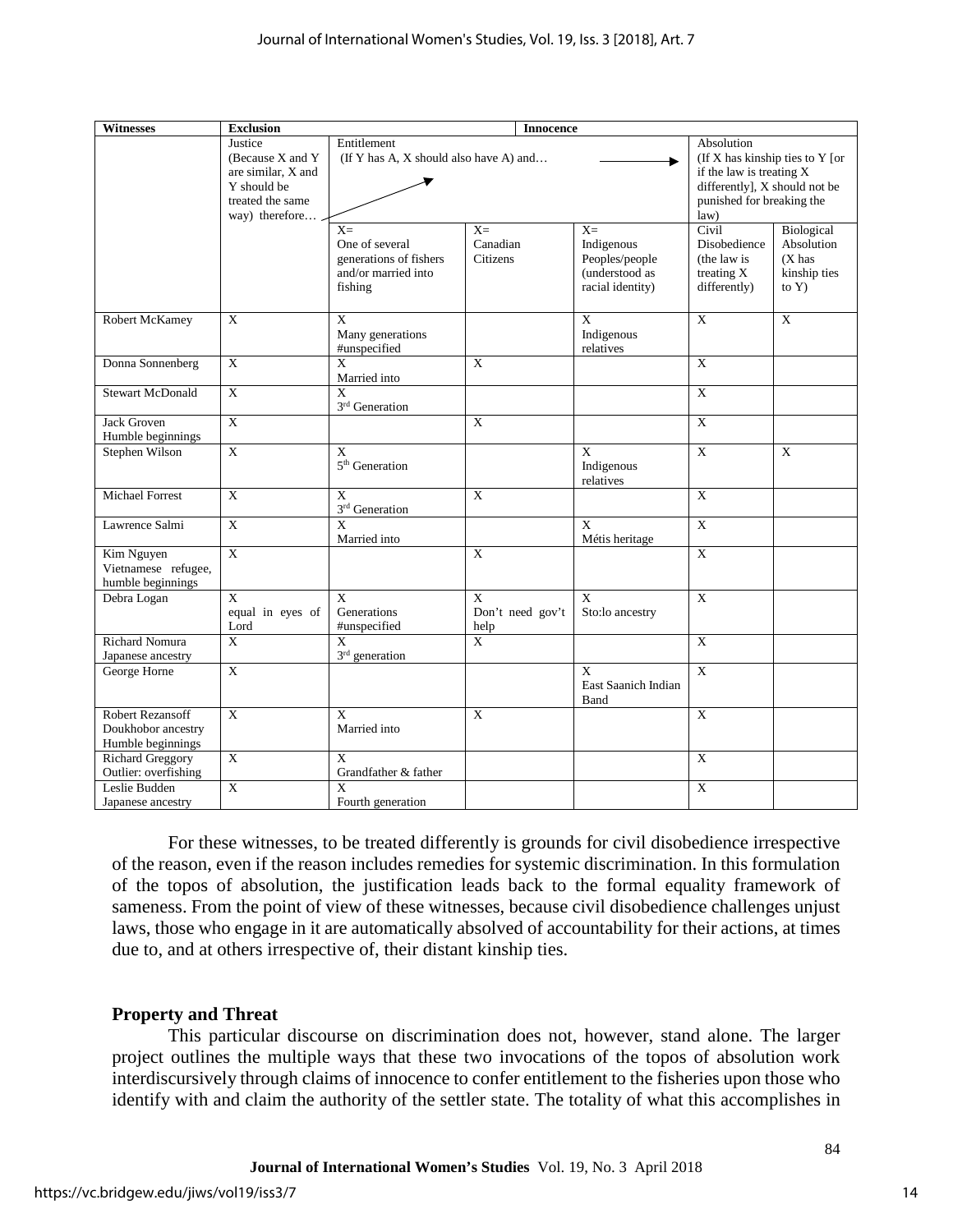action can be seen when this discourse on discrimination is unpacked in view of its impact on the discursive construction of the fisheries as one of two things: 1) as a state regulated common property resource or 2) as an idealized commons characterized by a formal equality right of public access. The larger project addresses how each of these conceptions of the fishery is rooted in John Locks's ideas about property, labour the role of the state and God. While it is not possible to show all of this here, the topos of threat becomes central to the discourse on property that appears in both the defense witness testimony and the evidence presented by the Crown. The discourse on property and the underlying topos of threat with its conditional formulae can be conceptualized and seen in the witness testimony as follows:



- *Claim (conditional formula):* if a political action or decision [the creation of the PSPs] bears or has resulted in specific dangerous or threatening consequences [poaching], one should not do it or one should repeal it (Topos: Threat).
- *Witness (Defense):* "...it [the PSP] offered a way to launder food fish in great quantities that was difficult before pilot sales because if a Native went out food fishing and he had too many fish, it was too difficult to sell them. The Native people would take their fish to cold storage and freeze them and then when a pilot sales fishery came along, that was an opportunity to launder them all through what they believed was a legitimate pilot sales fishery... People had the opportunity to fish for days on end in the food fishing, when the food fishing was open and take the fish to cold storage and sell it to brokers and say it was caught in the pilot sales" (R. v. Kapp, 2003, para. 99).
- *Claim (conditional formula):* if there are specific dangers or threats, one should act against them.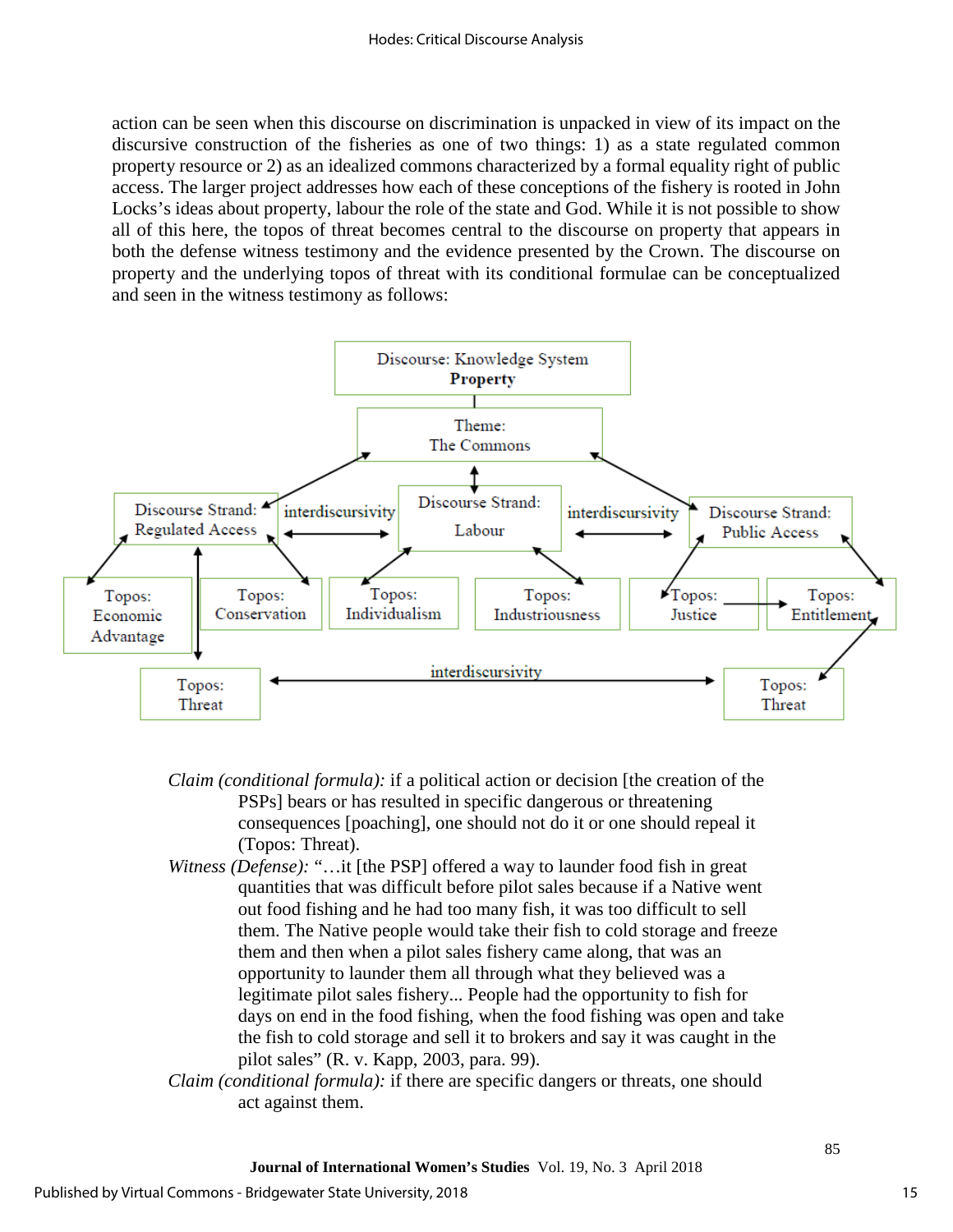*Witness (Minister Crosbie in evidence introduced by the Crown):* "We're doing this because we think it's the best public policy, we know for years and years in British Columbia and elsewhere there's been poaching of fish. We call it poaching. The Aboriginals say they have a right to do it" (para. 47).

*Shared Conclusion*: Indigenous fishers poach and are a threat to the longevity of the salmon fishery.

*Divergent Conclusions*:

*Witness (Defense)*: we need one commercial fishery (deregulation).

*Witness (Government)*: we need a pilot sales program (more regulation)

Here, the topos of threat is shared between the witnesses for the Crown and the defense and works to scapegoat the Indigenous communities who were the beneficiaries of the PSPs by blaming them not only for the decline of the sockeye in the region through "fish laundering", but for also creating what the defense witnesses referred to as a segregated fishery. What makes the topos of threat as poaching most notable is that it was not only used to bolster the proprietary claim of the commercial fishers, it was also used as an argumentation strategy to maintain the constitutionality of the program. This occurred despite the evidence introduced at trial showing that poaching was a common practice across commercial fisheries irrespective of community membership. Here, arguments that support formal equality frameworks for discrimination, regulation and deregulation converge in a common semiotics of gendered racism.

#### **Conclusion**

The examples provided above are a limited few in an array of discourses that support and maintain settler colonial subject formations and justify forms of occupation at the intersection of race, gender and power in this case. At the micro-level, the discourse strands, themes and topoi that were used by the individual commercial fishers came together to create a discourse on discrimination that became foundational to the ways in which the pilot sales program was framed in the Provincial Court Judge's ruling and that has transnational implications through the invocation of colorblindness in both the defense witness testimony and the Provincial Court Judge's formal equality framework for discrimination. At the meso-level, the shared meanings and themes identified in the larger study inform legal analysis and the construction of legal tests for discrimination that have significant implications for contemporary discrimination cases. At the macro-level, this discourse on discrimination is interdiscursively connected to a range of different discourses that are rationalized by means of the topoi of justice, responsibility, entitlement and threat across a number of different cases and institutional contexts.

The discursive (mis) understandings of both discrimination and entitlement to what was understood as a common property resource manifested materially in what the lawyers for the commercial fishers claimed was the largest protest fishery in Canadian history and ten years of litigation. In addition, the Supreme Court of Canada's final ruling in this case continues to influence the outcomes in contemporary equality rights cases. As shown here, CDA can be an important step in identifying the systems of argumentation and justification that reinforce colonial discourse across a range of institutional contexts. The analytic tools and strategies outlined here are, therefore not only relevant to this case. They can be used across a number of different institutional settings as part of the decolonial practice called for not only by the Truth and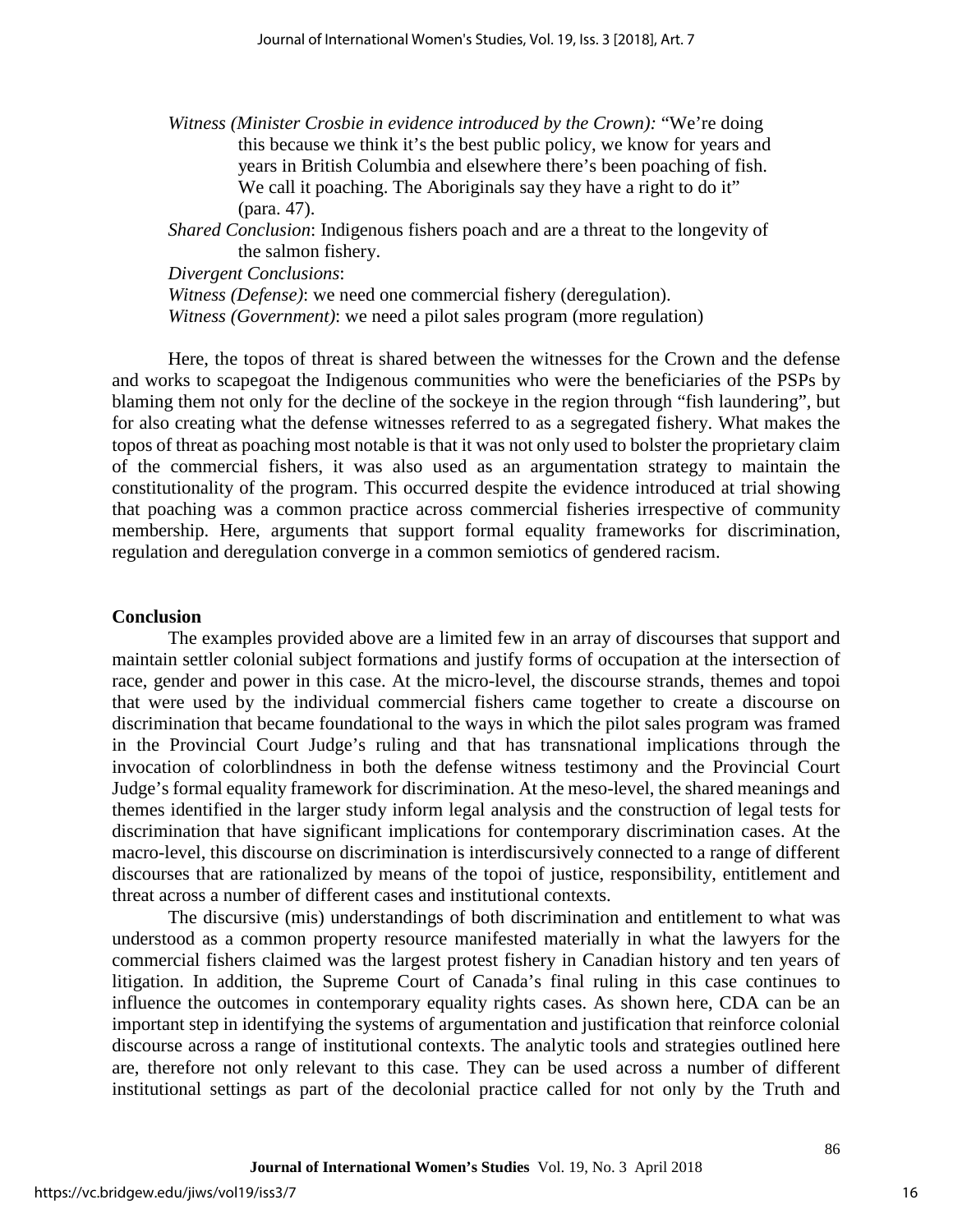Reconciliation Commission of Canada, but also by its critics. They can also be part of decolonial practice in any national context that is struggling to acknowledge both its colonial past and its ongoing colonial present.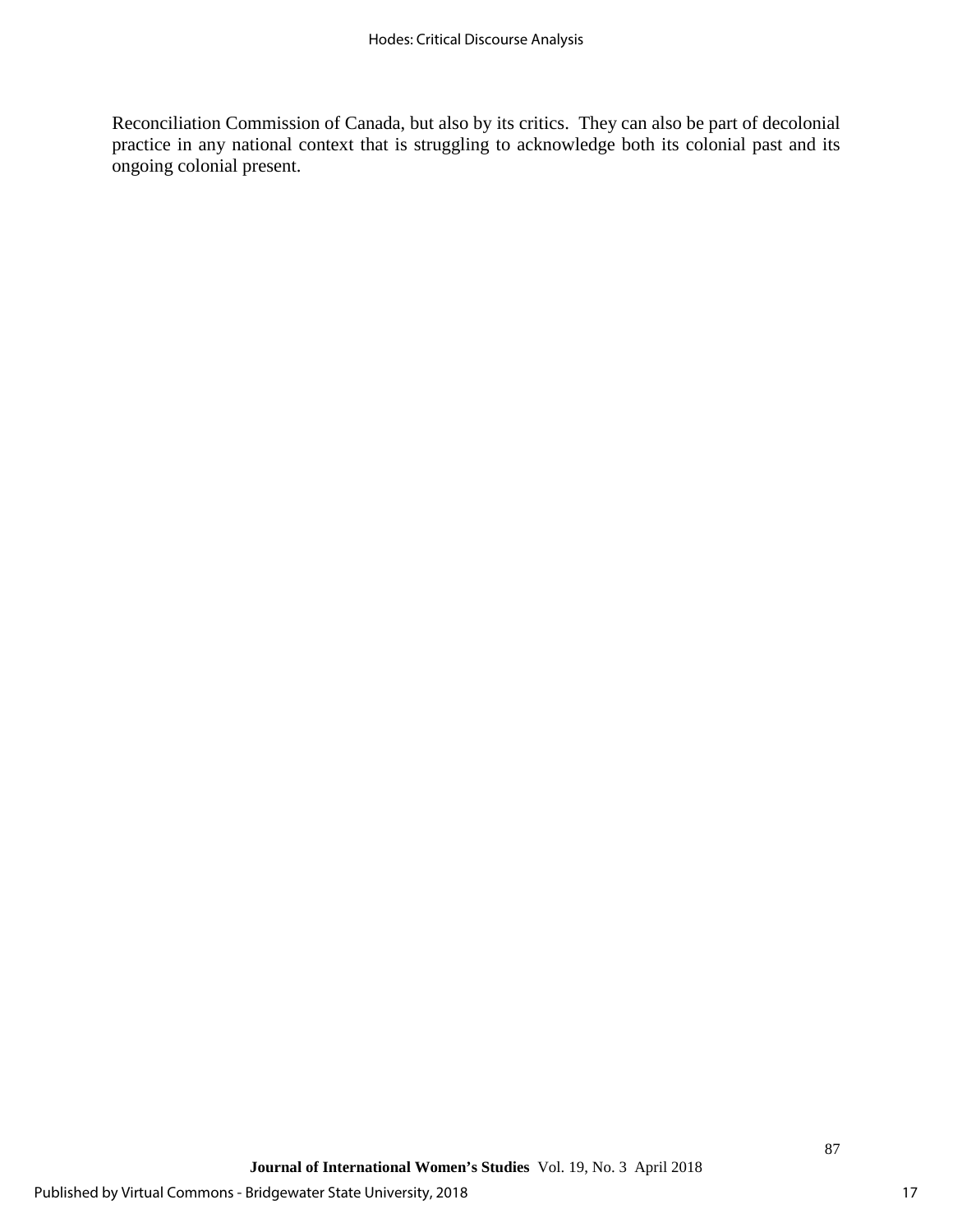## **References**

- Beatty, J. (2003, January 9). Treaty will give Natives fishing rights: liberals opposed to separate fisheries but have no choice in the matter. *Vancouver Sun*.
- Brooks, J., McCluskey, S., Turley, E., and King, N. (2015). The Utility of Template Analysis in Qualitative Psychology Research. *Qualitative Research in Psychology* 12(2), 202-222.
- Coates, K. (2014). Second Thoughts About Residential Schools. *The Dorchester Review* 4(2), 25-29.
- *Connolly v. Woolrich* (1867). 17 R.J.R.Q. 75.
- Corntassel, J. and Holder, C. (2008). Who's Sorry Now? Government Apologies, Truth Commissions, and Indigenous Self-Determination in Australia, Canada, Guatemala and Peru. *Human Rights Review,* Epub DOI 10.1007/s12142-008-0065-3.
- Coulthard, G.S. (2014). *Red Skin, White Masks: Rejecting the Colonial Politics of Recognition.*  Minneapolis: University of Minnesota Press.
- Crenshaw, K. (1989). Demarginalizing the Intersection of Race and Sex: A Black Feminist Critique of Antidiscrimination Doctrine, Feminist Theory and Anti-Racist Politics. *University of Chicago Legal Forum*, 139-167.
- Crenshaw, K. (1991). Mapping the Margins: Intersectionality, Identity Politics and Violence Against Women of Color. *Stanford Law Review* 43, 1241.
- Della, T. (2011, October 28). Residential school survivors outraged at Duncan's residential school statement. *APTN National News*. Retrieved from: http://aptnnews.ca/2011/10/28/residential-school-survivors-outraged-over-duncansstatement/
- Deloria Jr. V. (1988). *Custer died for your sins: An Indian manifesto*. Norman, OK: University of Oklahoma Press.
- Fairclough, N. (2001). The Discourse of New Labour: Critical Discourse Analysis. In: Margaret Weatherell, M., Taylor, S. and Yates, S.J. (Eds.), *Discourse as Data: A Guide for Analysis* (pp. 229-265). London: Sage Publications.
- Fairclough, N. (2013). *Critical Discourse Analysis: The Critical Study of Language, Second Edition*. New York: Routledge.
- Fontaine, P. and Farber, B. (2013, October 14). What Canada committed against First Nations was genocide. The UN should recognize it. *Globe and Mail*. Retrieved from: https://www.theglobeandmail.com/opinion/what-canada-committed-against-first-nationswas-genocide-the-un-should-recognize-it/article14853747/
- Foucault, M. (1981). The Order of Discourse. In Young, R.(Ed.), *Untying the Text: A Poststructuralist Reader* (pp. 48-79). Boston: Routledge.
- Fraser, C. and Mosby, I. (2015). Setting Canadian History Right?: A Response to Ken Coates 'Second Thoughts About Residential Schools. *ActiveHistory.ca.* Retrieved from: http://activehistory.ca/2015/04/setting-canadian-history-right-a-response-to-ken-coatessecond-thoughts-about-residential-schools/ (Accessed 18 July 2017).
- Gebhard, A. (2017). Reconciliation or Racialization? Contemporary Discourses About Residential Schools in the Canadian Prairies. *Canadian Journal of Education,* 40(1), 1- 30.
- Goffman, E. (1974). *Frame Analysis: An Essay on the Organization of Experience.* Boston: Northeastern University Press.
- Glaser, B. and Strauss, A. L. (1967). *The Discovery of Grounded Theory: Strategies for Qualitative Research*. New Brunswick: AldineTransaction.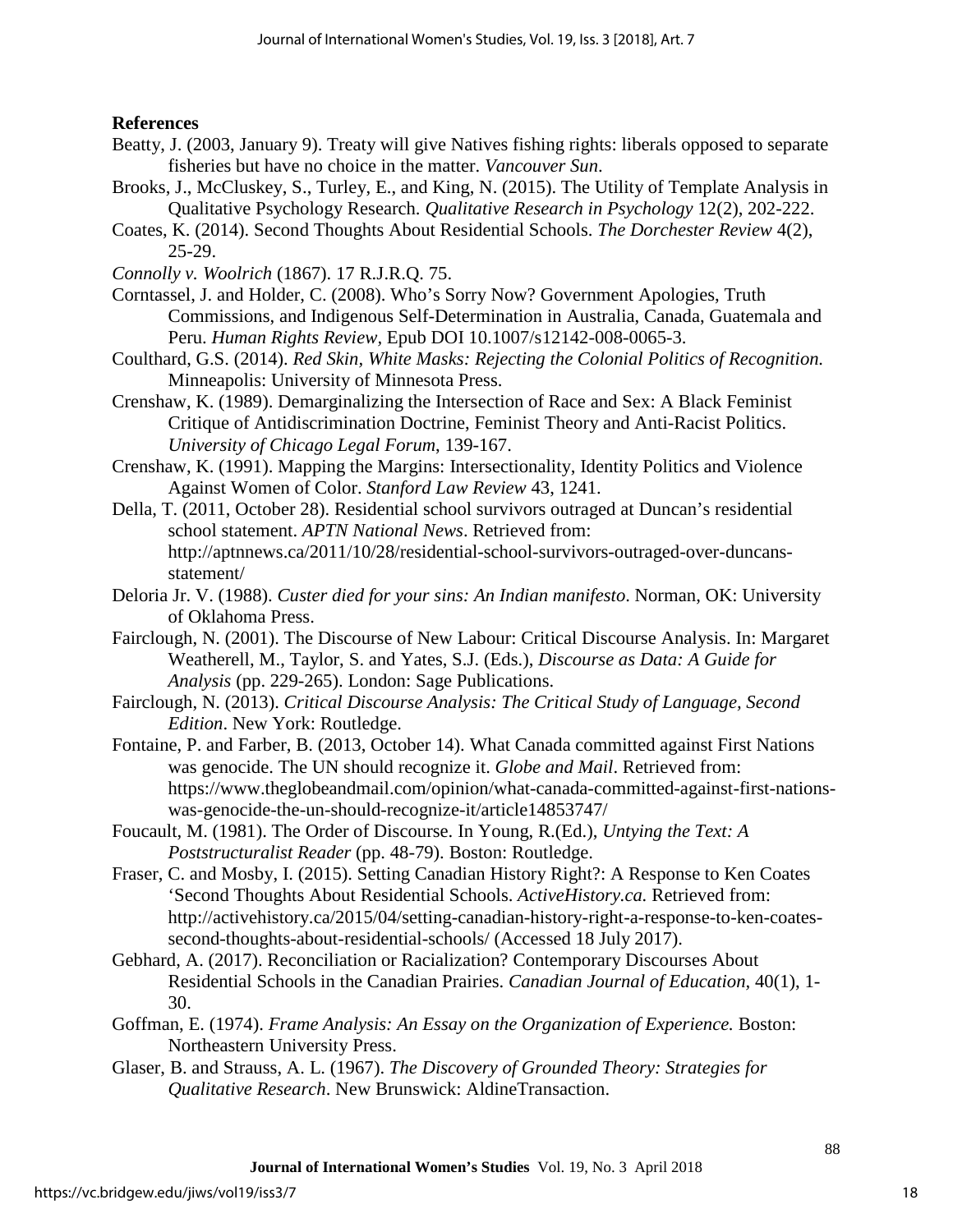Goldenberg, A. (2004). 'Salmon for Peanut Butter': Equality, Reconciliation and the Rejection of Aboriginal Fishing Rights. *Indigenous Law Journal*, 3(61), 69-73

- Halliday MAK (1964). The Users and Uses of Language. In: *Language and Society*, Webster J.J. (ed). New York: Continuum.
- Hall, T.E. and White, D.D. (2008). Representing Recovery: Science and Local Control in the Framing of U. S. Pacific Northwest Salmon Policy. *Human Ecology Review* 15(1), 32-45.

Harding, S. (1986). *The Science Question in Feminism*. Ithaca: Cornell University Press.

- Haraway, D. (1991). *Symians, Cyborgs, and Women: The Reinvention of Nature*. New York: Routledge.
- Harris, A. (2000). Gender, Violence Race and Criminal Justice. *Stanford Law Review,* 52, 777.
- Hodes, C. (2017). Colonial Legacies and Competing Masculinities: The Supreme Court of Canada's Return to Reason in *R. v. Kapp. Windsor Yearbook of Access to Justice* 34 (2), 129-155.
- Hodes, C. (2017a). Intersectionality in the Canadian Courts: In Search of a (De)colonial Politics of Possibility. *Atlantis: Critical Studies in Gender, Culture and Social Justice* 37 (2), 68- 78.
- Howsam, J.K. (2015). *The Canadian Truth and Reconciliation Commission: Healing, Reconciliation, Resolution?* MA Thesis, University of Western Ontario, Canada.
- Jäger, S. (2001). Discourse and knowledge: Theoretical and methodological aspects of a critical discourse dipositive analysis. In: Wodak, R. and Meyer, M. (Eds.), *Methods of Critical Discourse Analysis* (pp. 32-63). London: Sage Publications.
- Kelm, M.E. (1998). *Colonizing Bodies: Aboriginal Health and Healing in British Columbia*. Vancouver: University of British Columbia Press.
- Kendell, G. (2007). What is Critical Discourse Analysis? *Forum: Qualitative Social Research* 8(2). Retrieved from: http://www.qualitativeresearch.net/index.php/fqs/article/viewFile/255/562
- Kirkup, K. (2017, April 5). Lynn Beyak removed from Senate committee over residential school comments. *Globe and Mail*. Retrieved from:

https://www.theglobeandmail.com/news/politics/beyak-removed-from-senate-committeeover-residential-school-comments/article34610016/

- Lazar, M. (2007). Feminist Critical Discourse Analysis: Articulating a Feminist Discourse Praxis. *Critical Discourse Studies* 4(2), 141-164.
- Locke, J. (1980). *Second Treatise on Government*. MacPherson CB (ed.) Cambridge MA: Hackett Publishing.
- Martin, J. (2004). Positive Discourse Analysis: Power, Solidarity and Change. *Revista Canaria de Estudios Ingleses,* 49, 179-202.
- Matsunaga, J. (2016). Two Faces of Transitional Justice: Theorizing the Incommensurability of Transitional Justice and Decolonization in Canada. *Decolonization: Indigeneity, Education & Society,* 5(1), 24-44.
- McLachlin, B. (2015, May 29). Canada attempted cultural genocide on Aboriginal Peoples: Chief Justice Beverley McLachlin. *Globe and Mail*. Retrieved from: https://www.youtube.com/watch?v=H1L2jOtJzZg
- Mickleburgh, R. (2003a, July 29). Judge Declares Native Fishery Invalid. *Globe and Mail*.
- Mickleburgh, R. (2003b, July 30). Native-Only Salmon Fisheries Cancelled. *Globe and Mail*.
- Mignolo, W. D. (2002). The Geopolitics of Knowledge and the Colonial Difference. *The South Atlantic Quarterly,* 10(1), 57-96.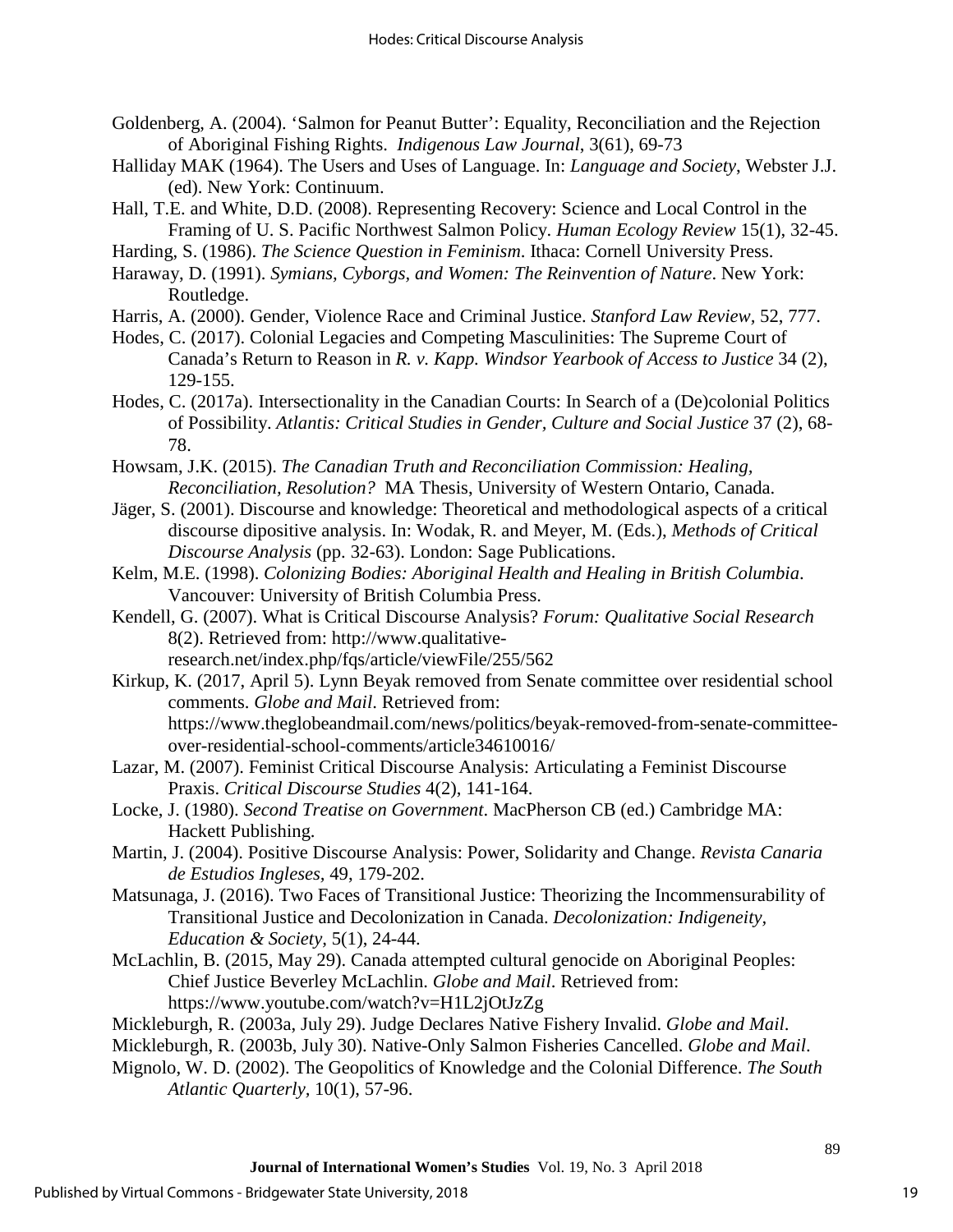- Naffine, N. (1990). *Law and the Sexes: Explorations in Feminist Jurisprudence.* Sydney: Allen & Unwin Australia Pty Ltd.
- Oakes, G. (2003, August 15). Judge Finds Aboriginals Only Salmon Fishery Grossly Unfair. *The Lawyers Weekly*, 23.
- Palmater, P. (2016, March 3). The Ongoing Legacies of Canadian Genocide. *Canadian Dimension*. Retrieved from: https://canadiandimension.com/articles/view/the-ongoinglegacies-of-canadian-genocide
- Reid, K. (2014). *Gender, Women and Truth Commissions: The Canadian and South African Truth and Reconciliation Commissions*. MA Thesis, University of Victoria, Canada.
- Regan, P. (2010). *Unsettling the Settler Within: Indian Residential Schools, Truth Telling, and Reconciliation in Canada.* Vancouver: University of British Columbia Press.
- *R. v. Burke* (1996). 1 S.C.R. 474.
- *R. v. Kapp* (2003). B.C.J. No. 1772 (BC Prov. Court).
- *R. v. Kapp, et al.* (2004). B.C.S.C. 958 (BC Supreme Court).
- Saganash, R. (2017, July 1). 150 Years of Cultural Genocide: Today, like all days, is an insult. *Globe and Mail*. Retrieved from: https://www.theglobeandmail.com/opinion/150-yearsof-cultural-genocide-today-like-all-days-is-an-insult/article35526345/
- *Parents Involved in Community Schools v. Seattle School Dist. No. 1* (2007). 551 U.S.S.C. 701 (United States Supreme Court).
- Simpson, A. (2015). We are Not Red Indians (We Might all Be Red Indians): Anticolonial Sovereignty Across the Borders of Time, Place and Sentiment*.* Keynote address presented to *Precarious Radicalism on Shifting Grounds: Toward a Politics of Possibilty, 7th International Conference of Critical Geography*, Ramallah, Palestine 26 July 2015 < https://iccg2015.org/>
- Simpson, A. (2007). On Ethnographic Refusal: Indigeneity, 'Voice' and Colonial Citizenship. *Junctures,* 9, 67-80.
- Sinclair, M., Littlechild, W. and Wilson, M. (2015). *Final Report of the Truth and Reconciliation Commission of Canada*. Truth and Reconciliation Commission of Canada. Available At: http://www.trc.ca/websites/trcinstitution/index.php?p=3 (Accessed 18 July 2017).
- Smart, C. (1989). *Feminism and the Power of Law*. London: Routledge.
- Staniforth, J. (2015, June 10). Cultural Genocide? No, Canada Committed Regular Genocide. *Toronto Star*. Retrieved from:

https://www.thestar.com/opinion/commentary/2015/06/10/cultural-genocide-no-canadacommitted-regular-genocide.html

- Stote, K. (2015). *An Act of Genocide: Colonialism and the Sterilization of Aboriginal Women.* Halifax: Fernwood.
- Thornton, M. (1987). Feminist Jurisprudence: Illusion of Reality? *Australian Journal of Law and Society,* 3, 5-29
- Tuck, E. and Yang, W. (2012). Decolonization is not a Metaphor. *Decolonization, Indigeneity, Education & Society,* 1 (1), 1-40.
- Van Dijk, T. (2001). Multidisciplinary CDA: a plea for diversity. In: Wodak, R. and Meyer, M. (Eds.), *Methods of Critical Discourse Analysis* (pp. 95-121). London: Sage Publications.
- Weedon, C. (1987). *Feminist Practice and Poststructuralist Theory*. Oxford: Blackwell.
- Widdowson, H. G. (1995). Discourse Analysis: A Critical View. *Language and Literature,* 4(3), 157-172.